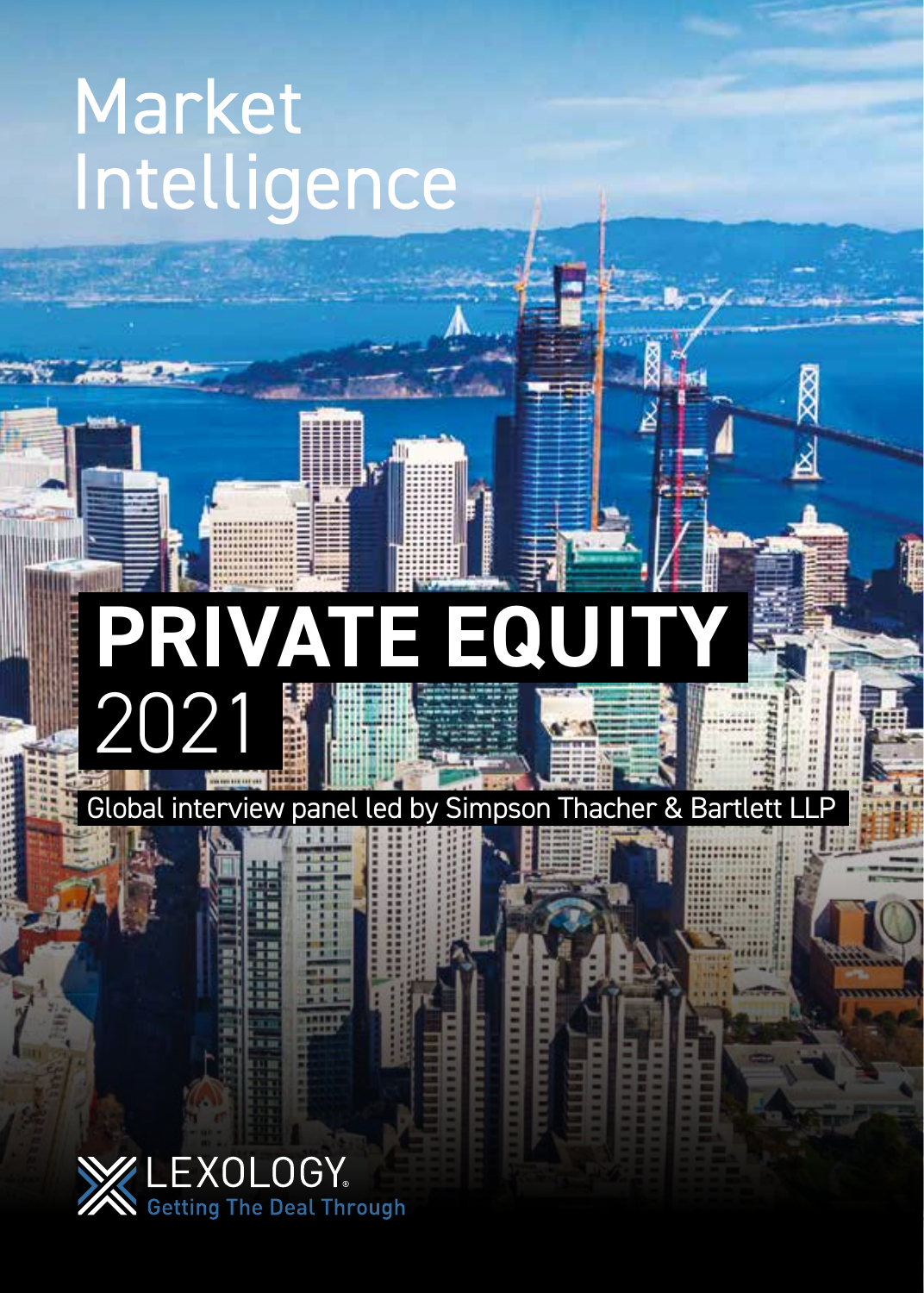

Publisher Edward Costelloe edward.costelloe@lbresearch.com

Subscriptions Claire Bagnall claire.bagnall@lbresearch.com

Head of business development Adam Sargent adam.sargent@gettingthedealthrough.com

Business development manager Dan Brennan dan.brennan@gettingthedealthrough.com

#### Published by

Law Business Research Ltd Meridian House, 34-35 Farringdon Street London, EC4A 4HL, UK

Cover photo: shutterstock.com/Nickolay Stanev

This publication is intended to provide general information on law and policy. The information and opinions it contains are not intended to provide legal advice, and should not be treated as a substitute for specific advice concerning particular situations (where appropriate, from local advisers).

No photocopying. CLA and other agency licensing systems do not apply. For an authorised copy contact Adam Sargent, tel: +44 20 3780 4104

© 2021 Law Business Research Ltd ISBN: 978-1-83862-741-6 Printed and distributed by Encompass Print Solutions

**Private Equity** 2021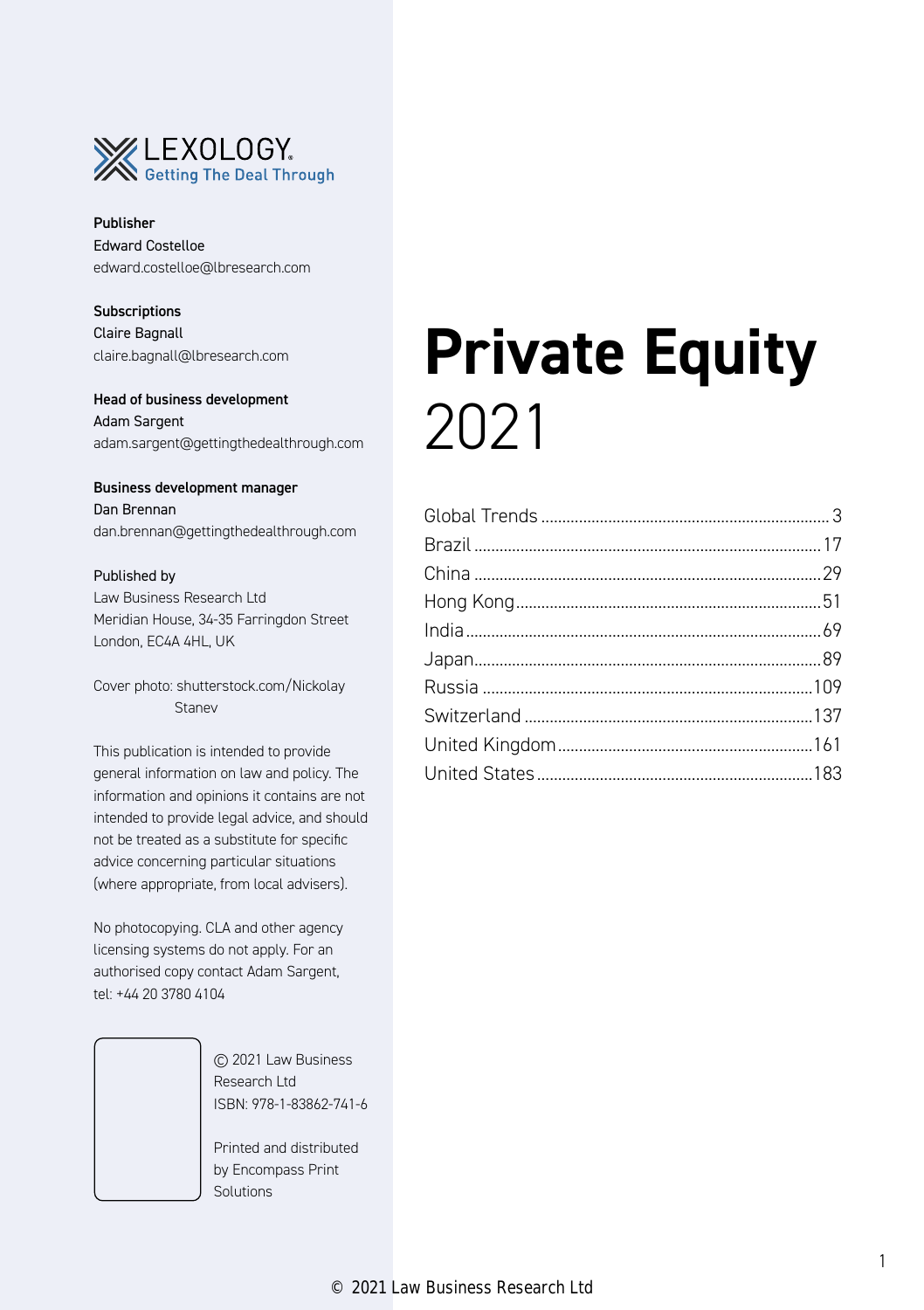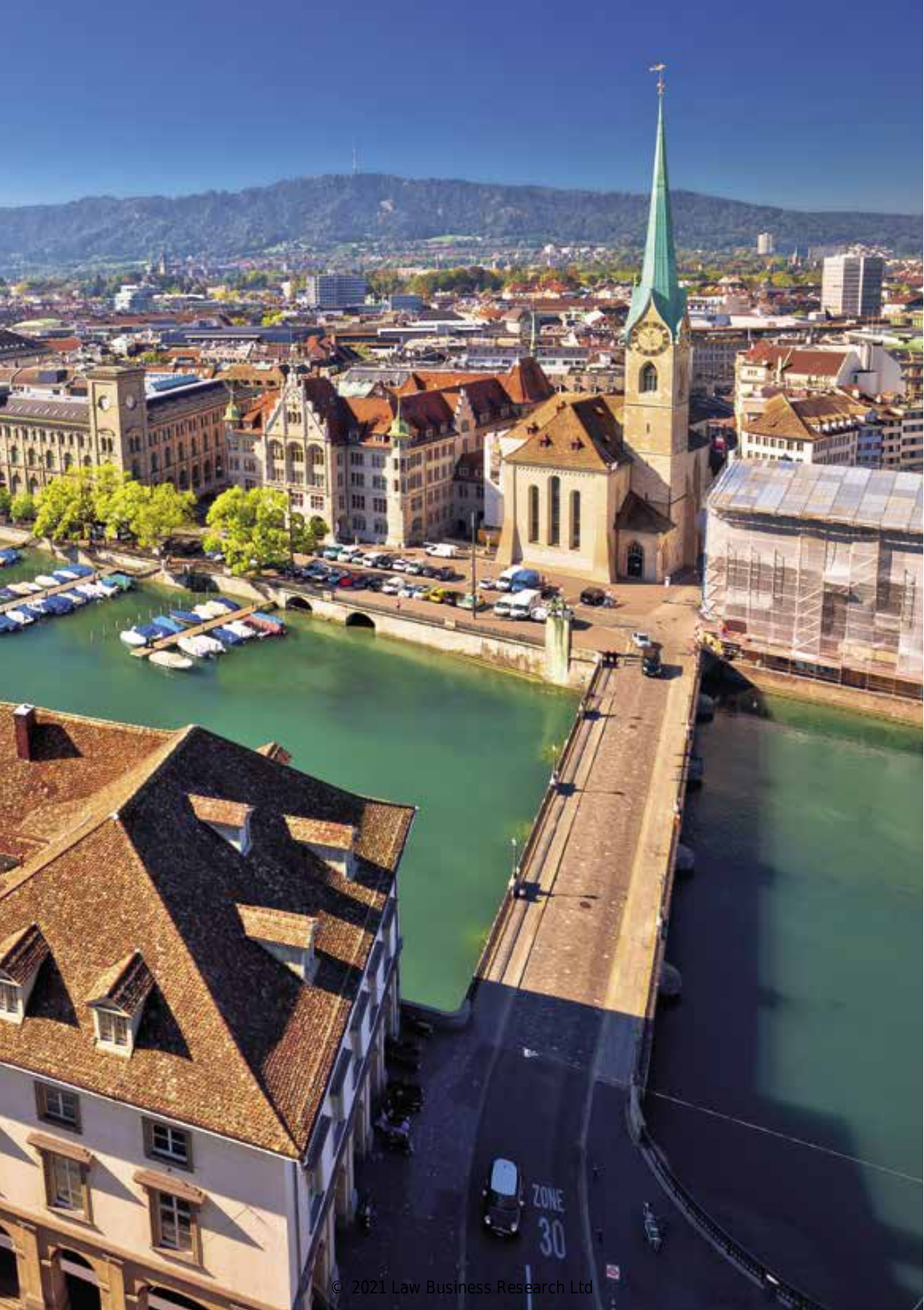## **Switzerland**

Christoph Neeracher specialises in international and domestic M&A transactions (focusing on private M&A and private equity transactions, including secondary buyouts, public-to-private transactions and distressed equity), transaction finance, corporate restructurings, relocations, corporate law, general contract matters (eg, joint ventures, partnerships and shareholders' agreements) and all directly related areas.

He is experienced in a broad range of national and international transactions, both sell and buy side (including corporate auction processes), and in assisting clients in their ongoing corporate and commercial activities. Additionally, he represents clients in litigation proceedings relating to his specialisation.

Philippe Seiler has broad experience in M&A transactions in various industries (inter alia, manufacturing and engineering, IT, watch, real estate, and logistics). In addition to large-scale transactions and takeovers, he focuses on small and medium-sized M&A transactions, private equity transactions, management buyouts and outsourcing projects. Furthermore, he specialises in regulatory matters in the fields of life sciences and healthcare.

Raphael Annasohn has broad experience in international and domestic M&A transactions in various industries focusing on private M&A and private equity, corporate reorganisations and restructurings as well as corporate law and general contractual matters, in particular shareholders' agreements. Furthermore, he specialises in the fields of venture capital and start-ups, and assists clients in their ongoing commercial activities.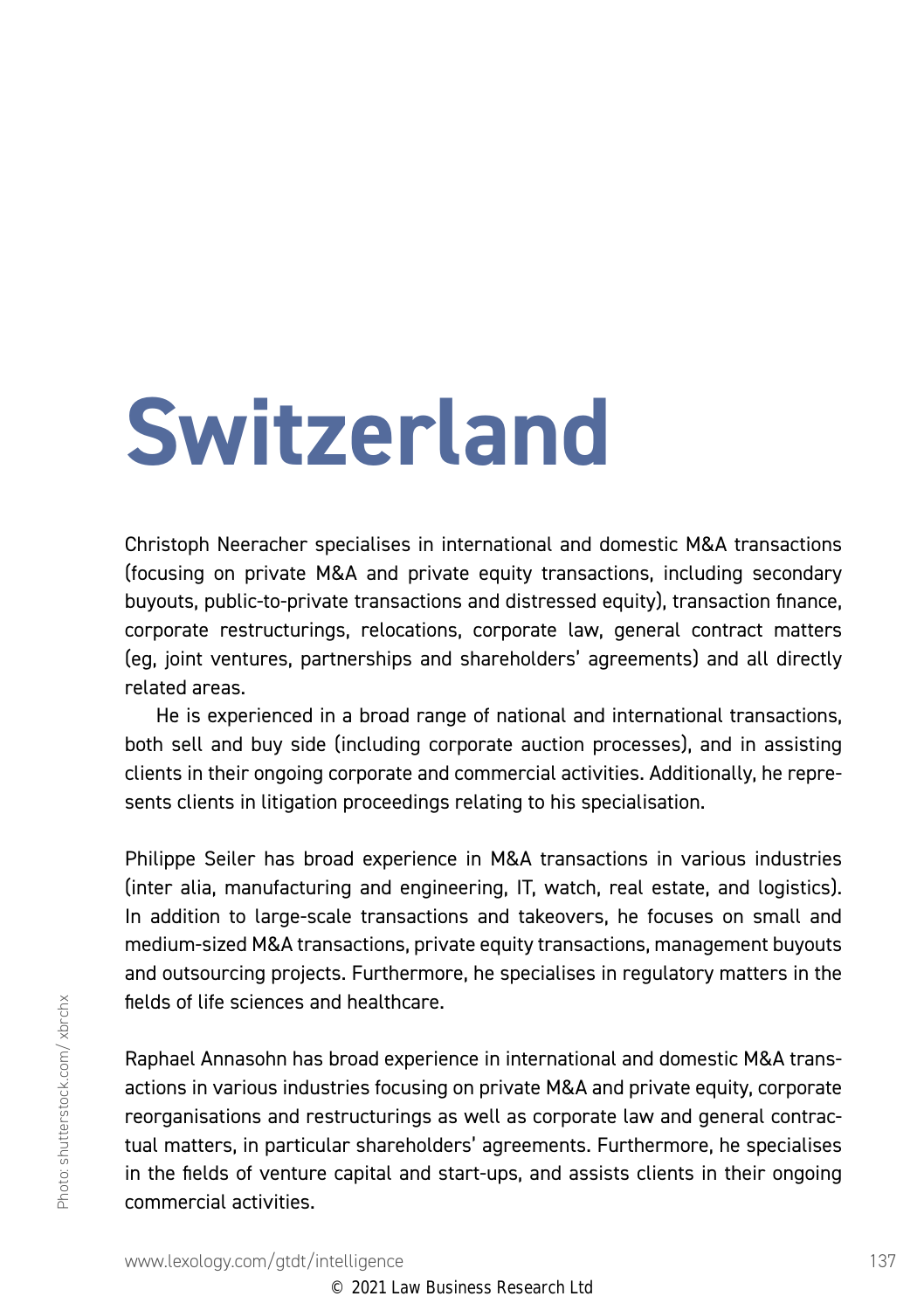#### 1 What trends are you seeing in overall activity levels for private equity buyouts and investments in your jurisdiction during the past year or so?

Deal activity in Switzerland declined in the first six months of 2020 due to the covid-19 pandemic and was down by approximately 25 per cent on a year-on-year comparison (72 transactions in H1 2020 compared to 95 transactions in H1 2019). The decline in deal activity then continued into the third quarter of 2020, only to recover in the fourth quarter, resulting in a moderate overall decline in deal volume of 4.6 per cent for 2020 compared to 2019.

The increase that was observed towards the end of 2020 then continued in the first half of 2021, resulting in high deal activity with heavy involvement of Swiss small and medium-sized enterprises (SMEs). On a year-on-year comparison, transaction volume has increased by 62.5 per cent (117 transactions in H1 2021 compared to 72 transactions in H1 2020) and the Swiss market appears to have recovered from the covid-19 pandemic.

In view of the returning confidence in the economy, Swiss SMEs continued to be attractive targets for investors in H1 2021, especially for European buyers (81 per cent, with the remainder being primarily North American and Asian buyers) and we expect private equity investors to continue to be very active in Switzerland in H2 2021 with a focus on SMEs in the industrial, TMT and consumer goods sectors (furthermore, approximately 80,000 SMEs in Switzerland need to deal with succession planning in the coming years). While 2020 already saw a high level of involvement of private equity investors in Switzerland, with financial investors being active as buyer or seller in approximately 44 per cent of the deals, this trend continued in H1 of 2021.

#### 2 Looking at types of investments and transactions, are private equity firms primarily pursuing straight buyouts, or are other opportunities, such as minority-stake investments, partnerships or add-on acquisitions, also being explored?

Private equity firms active in Switzerland follow a wide range of strategies, including control and non-control deals, club deals and joint ventures with corporates. In the past few years, we have seen many transactions where a seller wishes to keep a certain minority stake in the target company. Such sellers often prefer straightforward Swiss structures, which also take into account the tax situation of the seller in case of a full exit at a later point in time (which is often governed in a separate shareholders' agreement). Accommodating these preferences may give a bidder an important competitive advantage in an auction process. As Swiss law does not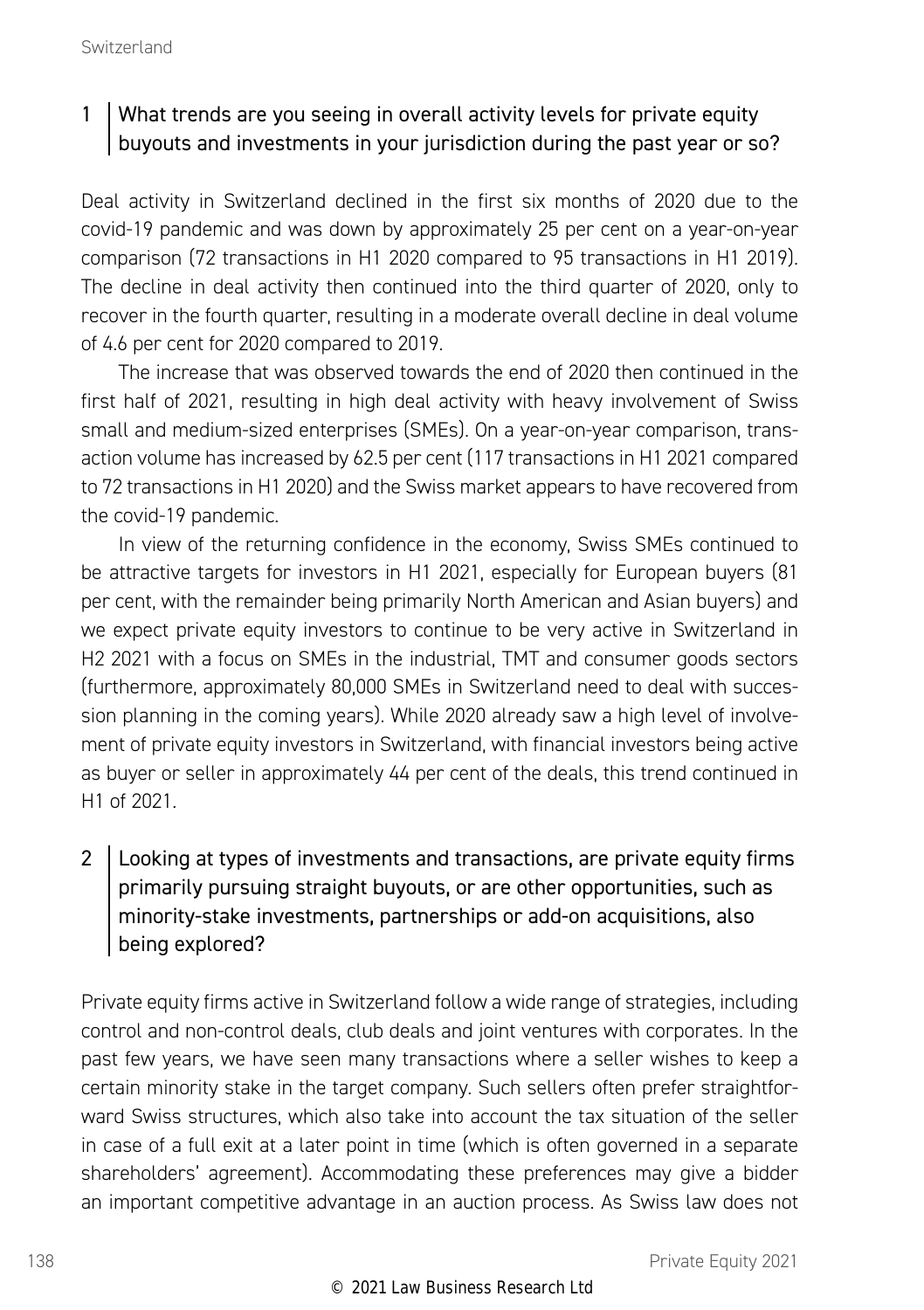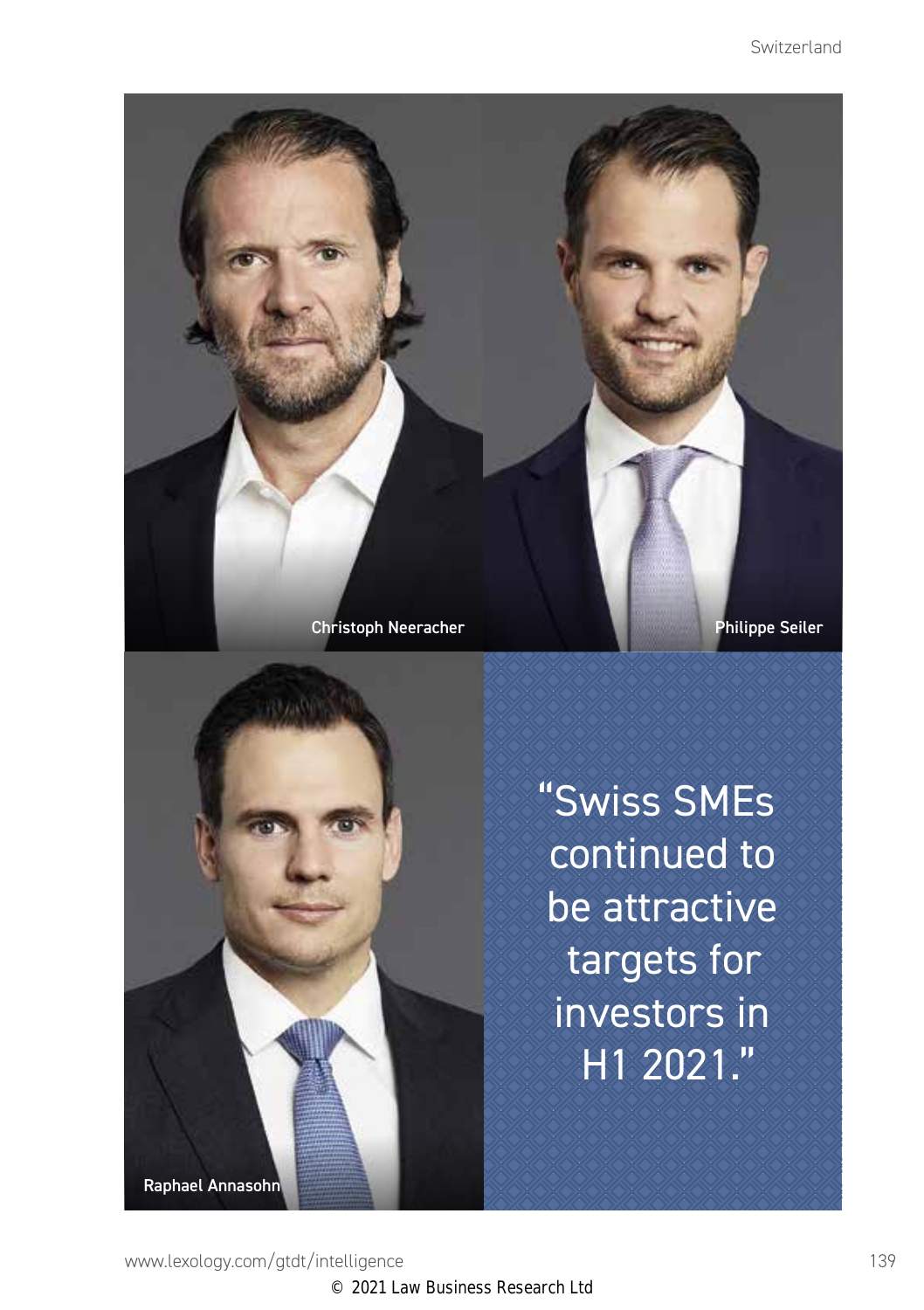

prevent or restrict the participation of two or more private equity investors in a club or group deal, several private equity transactions were syndicated (eg, the sale of Leoni Schweiz AG to a consortium of buyers led by a former board member and Helvetica Capital AG, an independent investor, in April 2021). Typically, private equity players taking non-control positions seek protection via shareholders' agreements, which usually not only restrict the transferability of the shares, but also include board appointment rights as well as provisions regarding voting undertakings for certain or even all board or shareholders' resolutions. In this respect, Swiss law provides great flexibility and Swiss market practice has, in recent years, reached a high level of sophistication. Additionally, private equity investors are increasingly pursuing a buy-and-build strategy, purchasing different companies in the same or similar industries and therefore driving portfolio company activity in Switzerland. A good example of high portfolio company activity in recent years is Swiss IT Security Group, which expanded its presence into Benelux via acquisitions in the past 18 months and was acquired at the beginning of H2 2021 by private equity investor Triton.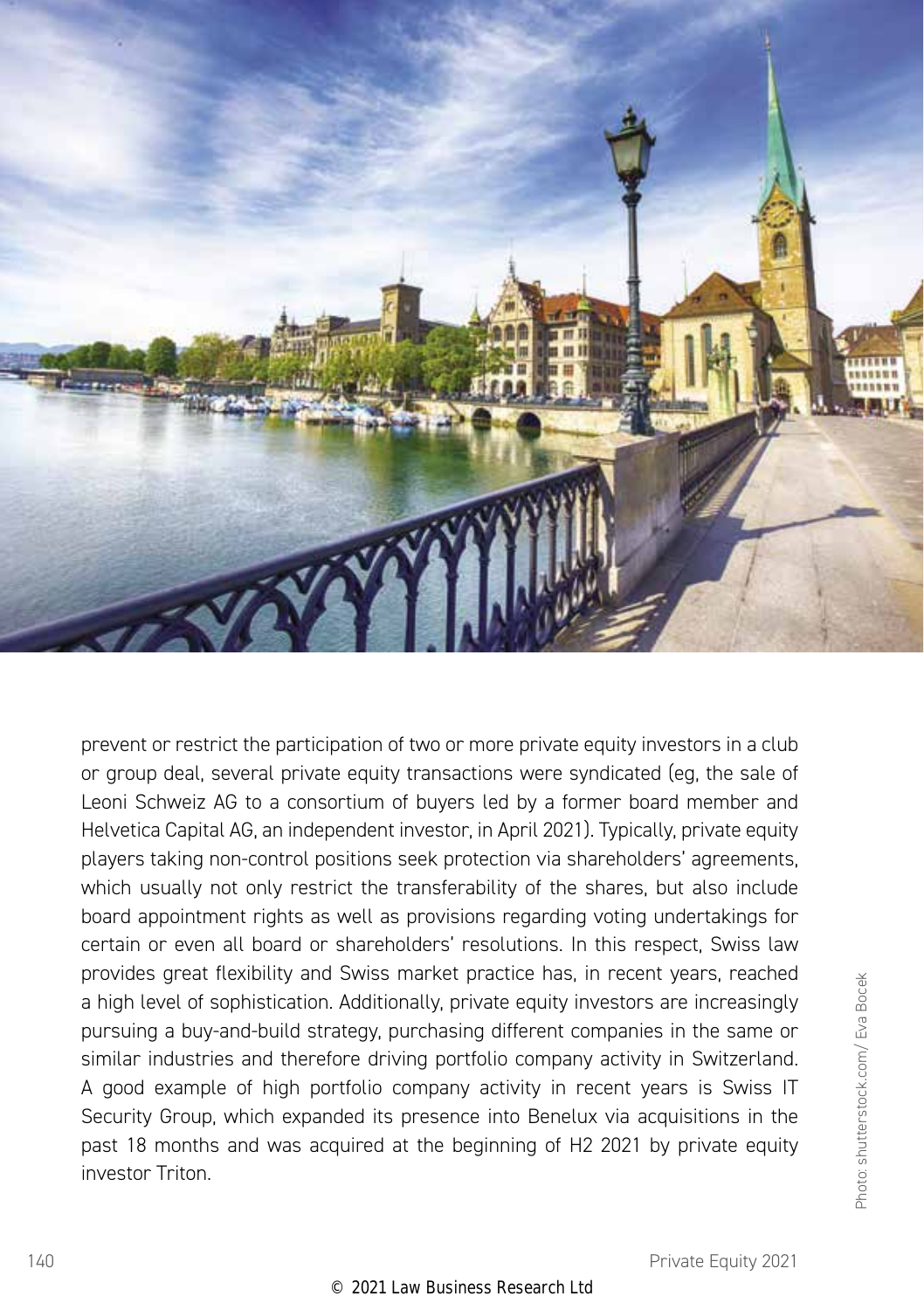#### 3 What were the recent keynote deals? And what made them stand out?

The public takeover of the Swiss target Sunrise Communications AG by Liberty Global Plc for US\$7.2 billion marked the largest M&A transaction in 2020 in Switzerland. Other big-ticket transactions with Swiss involvement in 2020 include Insight Partner's acquisition of Veeam Software AG from Canada Pension Plan Investment Board, valued at US\$5 billion, and the public takeover of Pargesa Holding SA by Pariointco NV with a deal value of US\$2.6 billion.

In 2021, noteworthy transactions include the acquisition of Franke Water Systems AG, an international manufacturer of intelligent water solutions for residential bathrooms, residential kitchens and commercial washrooms by Equistone Partners Europe; the sale of Unilode Aviation Solutions (the global market leader in specialty aviation infrastructure) from EQT Infrastructure II fund to Basalt Infrastructure Partners; as well as the above-mentioned acquisition of the Swiss leading cybersecurity service provider Swiss IT Security Group by Triton Fund V from Ufenau Capital. The Swiss IT Security Group deal can be seen as an example of high activity in the TMT sector.

Other notable private equity deals in H1 2021 included the US\$250 million investment of CVC Capital Partners in Acronis, the global operator in cyber-protection, and the partnership of CVC Capital Partners with the International Volleyball **Federation** 

#### 4 Does private equity M&A tend to be cross-border? What are some of the typical challenges legal advisers in your jurisdiction face in a multijurisdictional deal? How are those challenges evolving?

Cross-border private equity M&A deals have always been a major pillar in an overall busy M&A market in Switzerland. The importance of cross-border M&A for Switzerland has also been underlined by the Swiss legislator, which so far has refused to introduce investment restrictions for foreign investors despite an international trend in this direction.

Cross-border transactions create challenges for the legal advisers involved, as coordination and communication become the key success factors. Thus, getting all legal advisers on the same page, by assigning clear responsibilities and committing to strict deadlines from kick-off to closing, is critical, in particular where coordination has to take place between different law firms that are dispersed over different time zones. Although such transactions are not always without friction, the major Swiss law firms are experienced in handling multi-jurisdictional M&A transactions and dealing with fast-paced private equity dealmaking.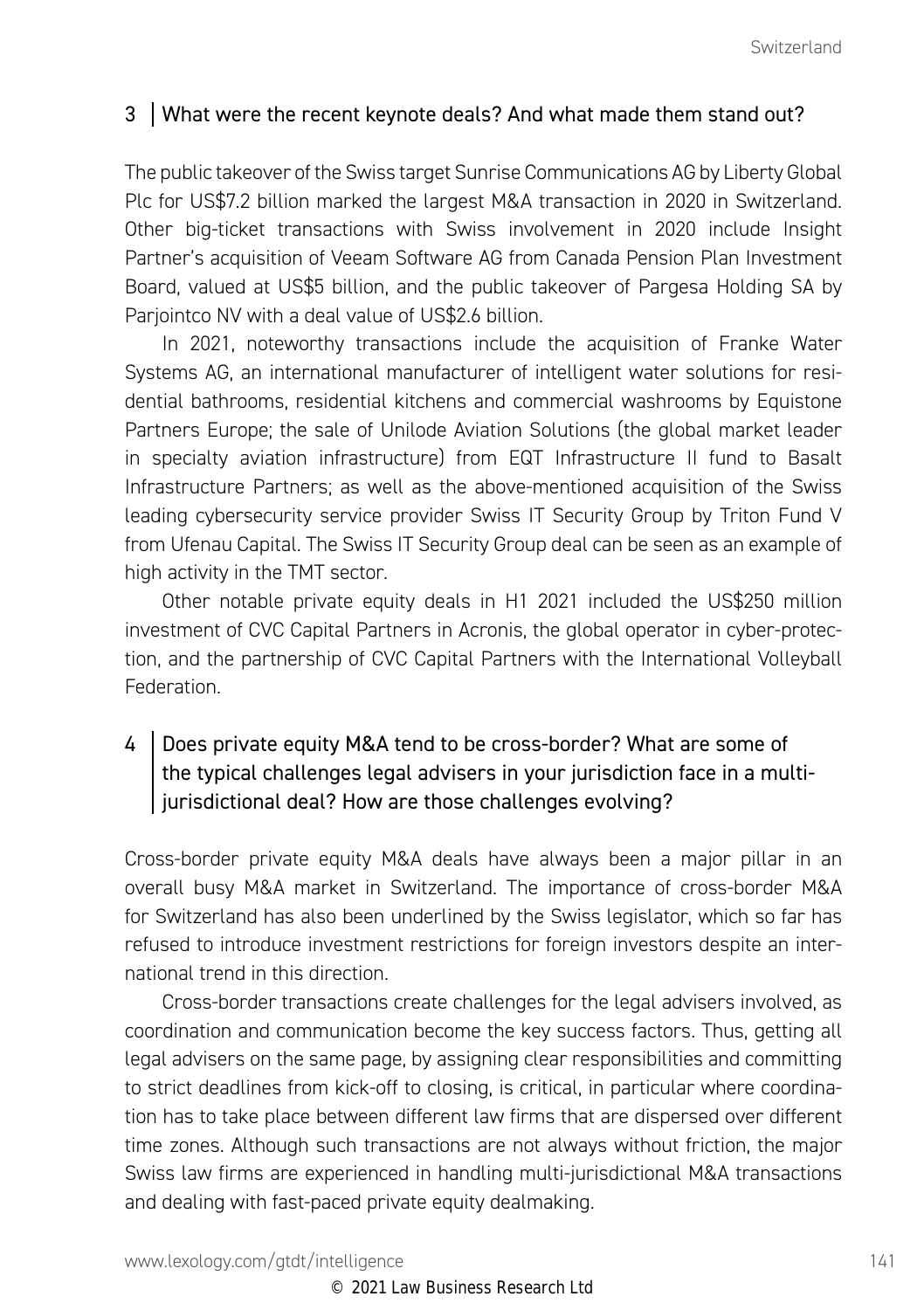5 What are some of the current issues and trends in financing for private equity transactions? Have there been any notable developments in the availability or the terms of debt financing for buyers over the past year or so?

Due to ongoing negative interest rates, banks are more inclined towards financing transactions and the financing conditions remain favourable for funding investments in Swiss companies. This is the reason why there often was and again is an oversupply of interested investors. Bidders looking to invest are very flexible with regard to transaction financing. This is due to the fact that Swiss corporate law only stipulates limited restrictions on a company's debt-to-equity ratio (however, from a Swiss tax law perspective, de facto limitations exist due to thin capitalisation rules). Securing bank financing can be challenging, as banks are still cautious and require specific collateral when lending funds to borrowers. However, with the current (partially still negative) interest rates, banks have indeed become more inclined to provide financing. It is standard market practice that pledges are taken by the financing institutions to protect their rights under the financing agreements. It is not unusual that both the shares in the portfolio company and the shares in any of its material subsidiaries are pledged. Additionally, financing providers secure the financing by requiring that existing debt is refinanced, and that existing securities will be released and used as collateral. Various restrictions apply to upstream and cross-stream guarantees, as well as to other security interests granted by the target to the parent or an affiliate (other than a subsidiary). As Swiss corporate law requires the shareholders' approval in addition to that of the board of directors, structured financial planning is very important. In fact, this planning is a responsibility of the board that cannot be delegated. Should the company go bankrupt because of excessive debt incurred, personal liability of the board members ultimately is possible. Further, the articles of association of the company may have to be changed before it is able to grant security interests, as the company's purpose according to its articles of association must provide the basis for the granting of security interests and therefore need to contain a financial assistance clause.

#### $6$  How has the legal, regulatory and policy landscape changed during the past few years in your jurisdiction?

As of 1 May 2021, bearer shares were largely abolished in Switzerland. Since the effective date, bearer shares are only permitted for listed companies or if the bearer shares are structured as intermediated securities. If companies had not converted their bearer shares into registered shares by 30 April 2021, they were compulsorily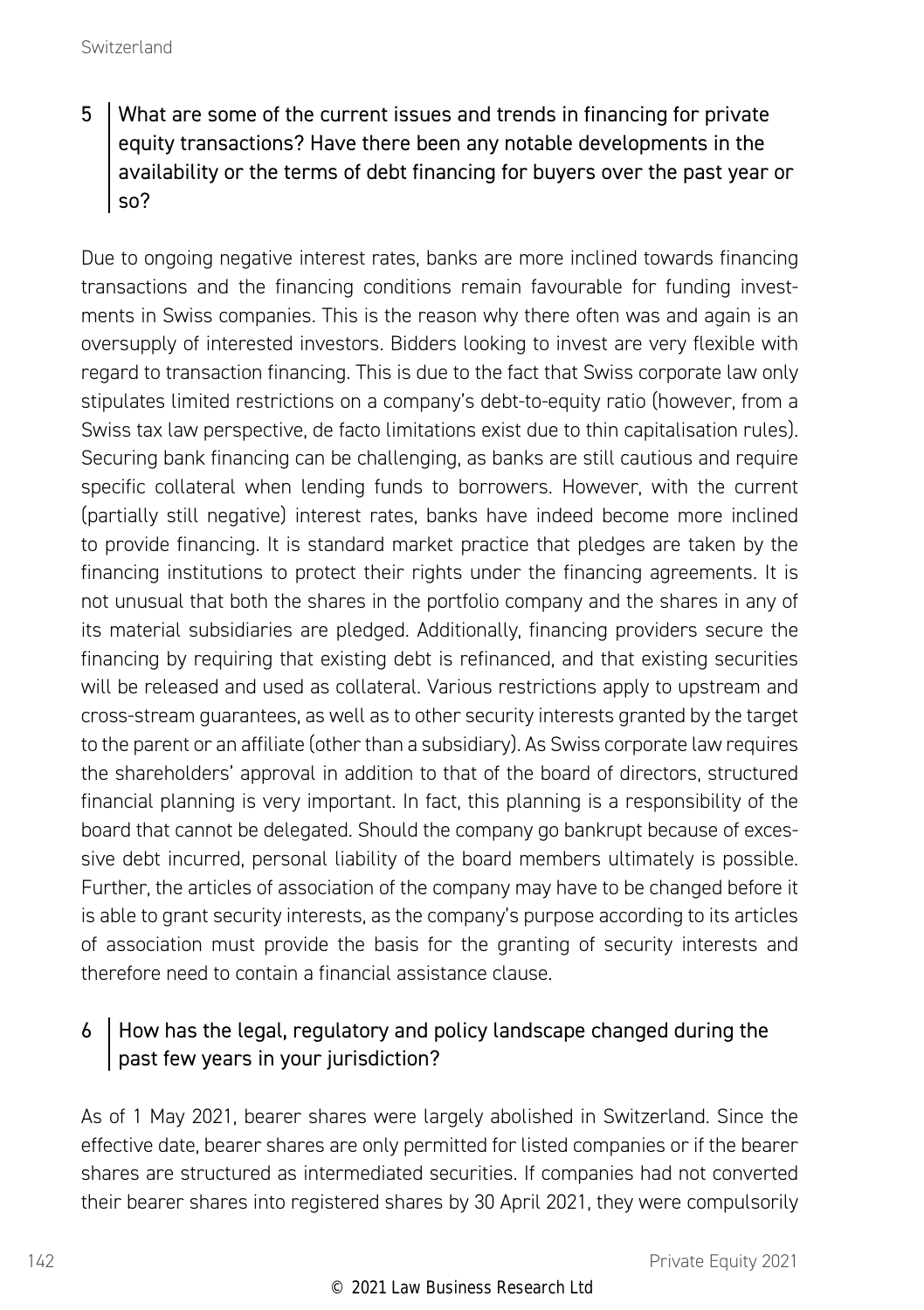

converted by law. Shareholders holding bearer shares and failing to notify the company about such bearer shares by 1 May 2021 are not allowed to be entered into the company's share register. As a consequence, the membership rights of these shareholders are suspended and the property rights forfeited. However, such shareholders have until 31 October 2024 to be entered in the share register by court order. After this deadline, their bearer shares will become null and void. From a company perspective, the abolishment of bearer shares has, among others, the implication that companies must ensure that shareholders who failed to notify the company are prevented from exercising their shareholder rights. Furthermore, the company's articles of association must be amended and companies must consider whether the transferability of the converted shares will be restricted or not.

In recent years, financial regulation has increasingly become a central strategic dimension. The complexity of the regulatory environment – and thus the requirements and costs for the market participants – are growing.

As briefly mentioned in question 4, to date, there is no general investment control for foreign direct investments in Switzerland, though there are certain sector-specific limitations and requirements (eg, in telecommunications, radio and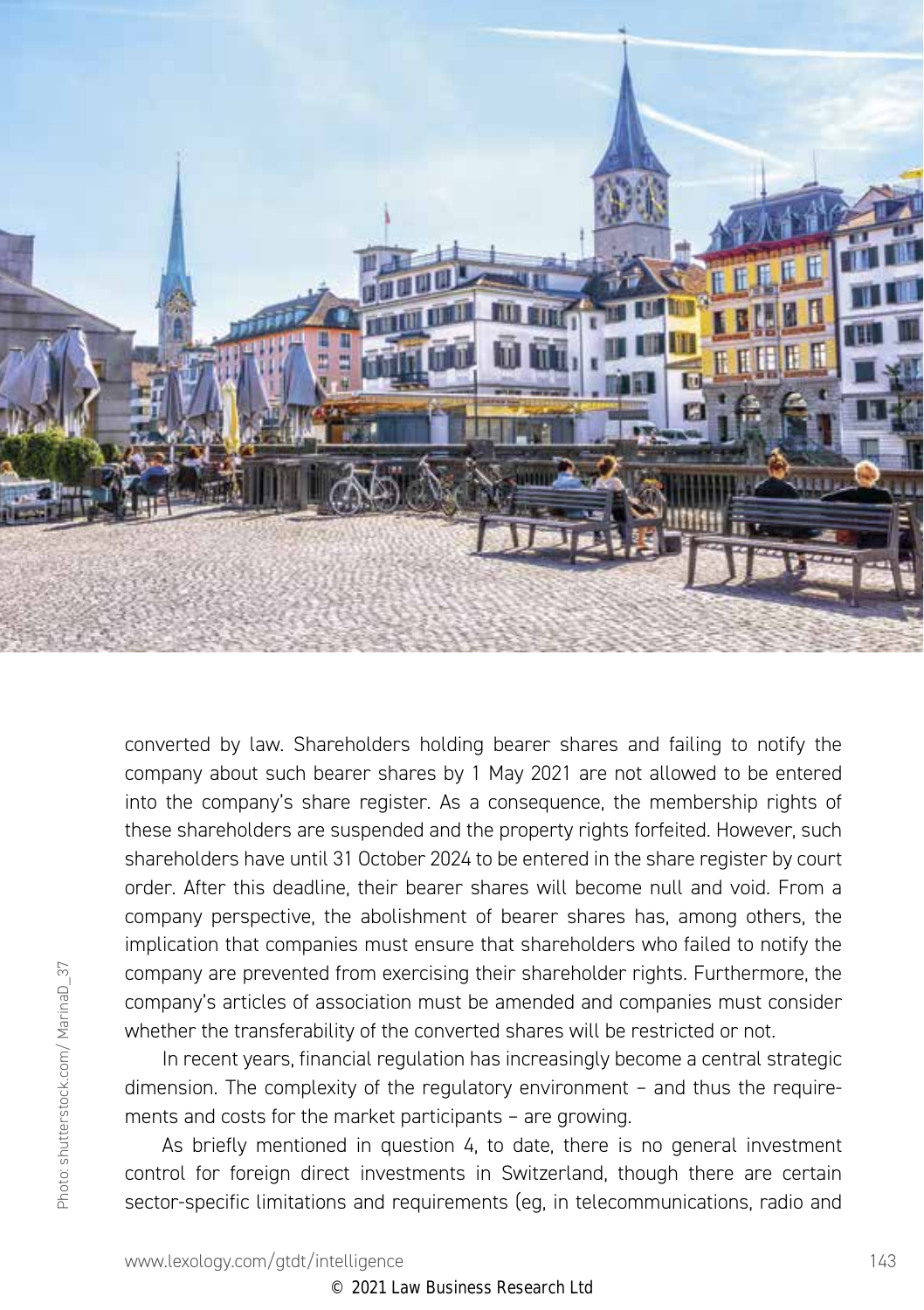"As of 1 May 2021, bearer shares were largely abolished in Switzerland. Since the effective date, bearer shares are only permitted for listed companies or if the bearer shares are structured as intermediated securities."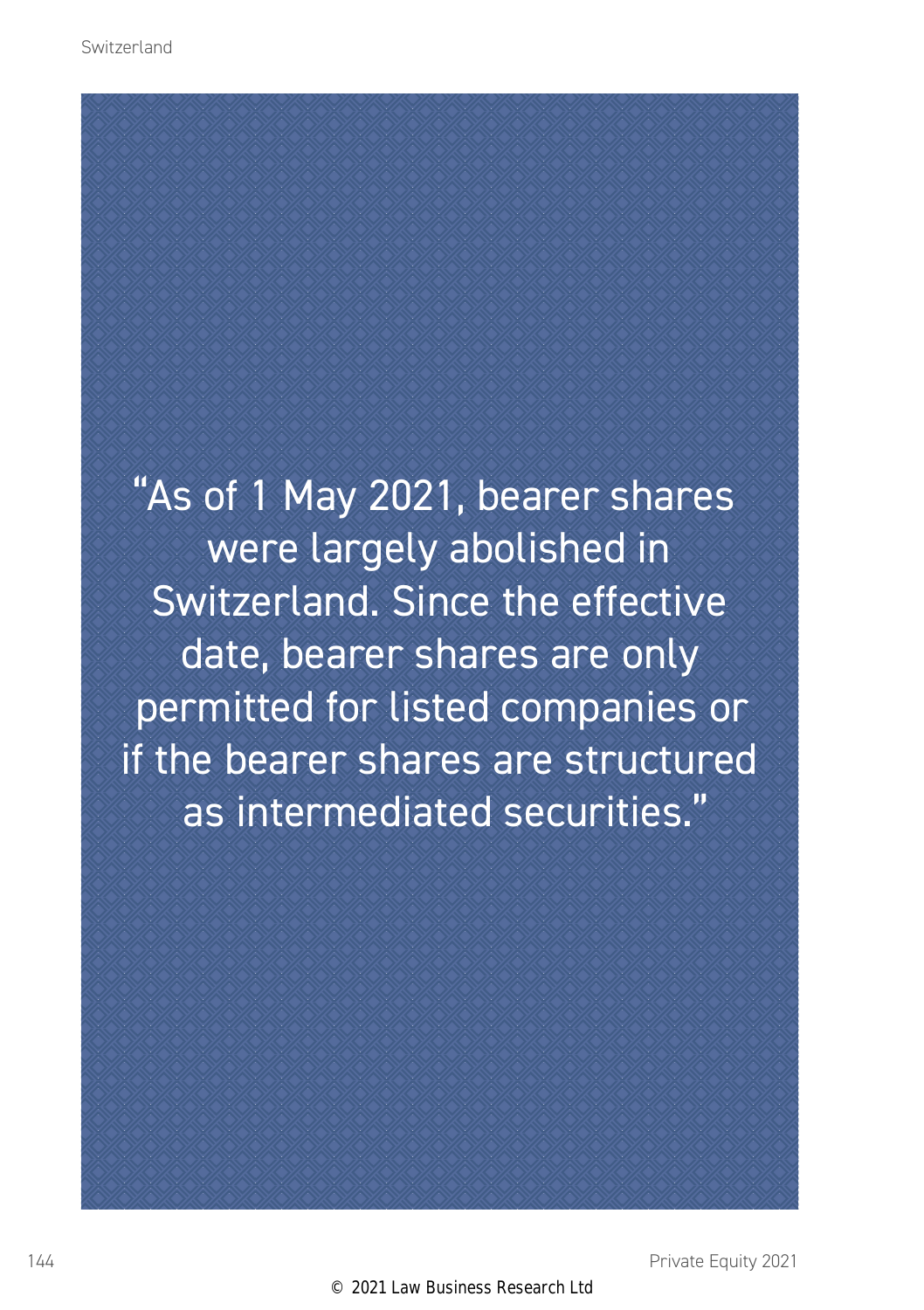TV broadcasting, nuclear energy and aviation, as well as in the financial sector). However, at the beginning of 2018, a parliamentary motion was submitted that aims to create a legal basis for investment control of foreign direct investment in Swiss companies, among other things, by establishing an approval authority for transactions subject to investment control. In June 2019 the motion was approved by the Council of States and in March 2020 by the National Council. The Federal Council now has a two-year deadline to submit a corresponding draft bill to the parliament, although it is unclear when the draft will be submitted. Thereafter, it will still have to be approved by the parliament.

Even though Switzerland is not a member of the European Union, the European directives and regulations still have an important impact on Swiss policymaking. Two new federal acts entered into force on 1 January 2020: the Federal Act on Financial Services of 15 June 2018 (FinSA) and the Federal Act on Financial Institutions of 15 June 2018 (FinIA), subject to a phasing-in period of up to two years. The new laws were created with the goal of enhancing customer protection in the financial sector, and the FinSA in particular is to a significant extent modelled on the EU MiFID/ MiFID II directives (albeit with various differences). The FinSA also introduced a new prospectus regime for public offerings of securities in Switzerland (including public offerings in Switzerland by foreign issuers). It sets out the required content of prospectuses, bringing the requirements in line with international standards and those historically applied by SIX Swiss Exchange for listing prospectuses under the old regime, and replaces the outdated rules of the Swiss Code of Obligations, which only required very limited disclosure. The new regime also includes a duty to have the prospectus reviewed for completeness, coherence and comprehensibility by a private reviewing body authorised by the Swiss Financial Market Supervisory Authority (FINMA) to act this capacity. On 28 May 2020, FINMA published a media release to inform market participants that it had granted licences as prospectus reviewing bodies to SIX Exchange Regulation AG and BX Swiss AG, effective 1 June 2020.

The duty to publish a FinSA approved prospectus took effect on 1 December 2020. Given the new rules, if, for example, in the context of a public tender securities are offered as consideration in Switzerland, it should be reviewed whether such offer might trigger the FinSA prospectus requirement and, if yes, whether an exemption is available. The FinSA provides for several exemptions from the duty to publish a prospectus requirement, including with respect to takeover situations if information that is equivalent to that contained in an issuance prospectus is otherwise available.

Another example of EU regulations affecting the regulatory landscape in Switzerland is the General Data Protection Regulation (GDPR). Even though Switzerland is not a member of the European Union, the guidelines are directly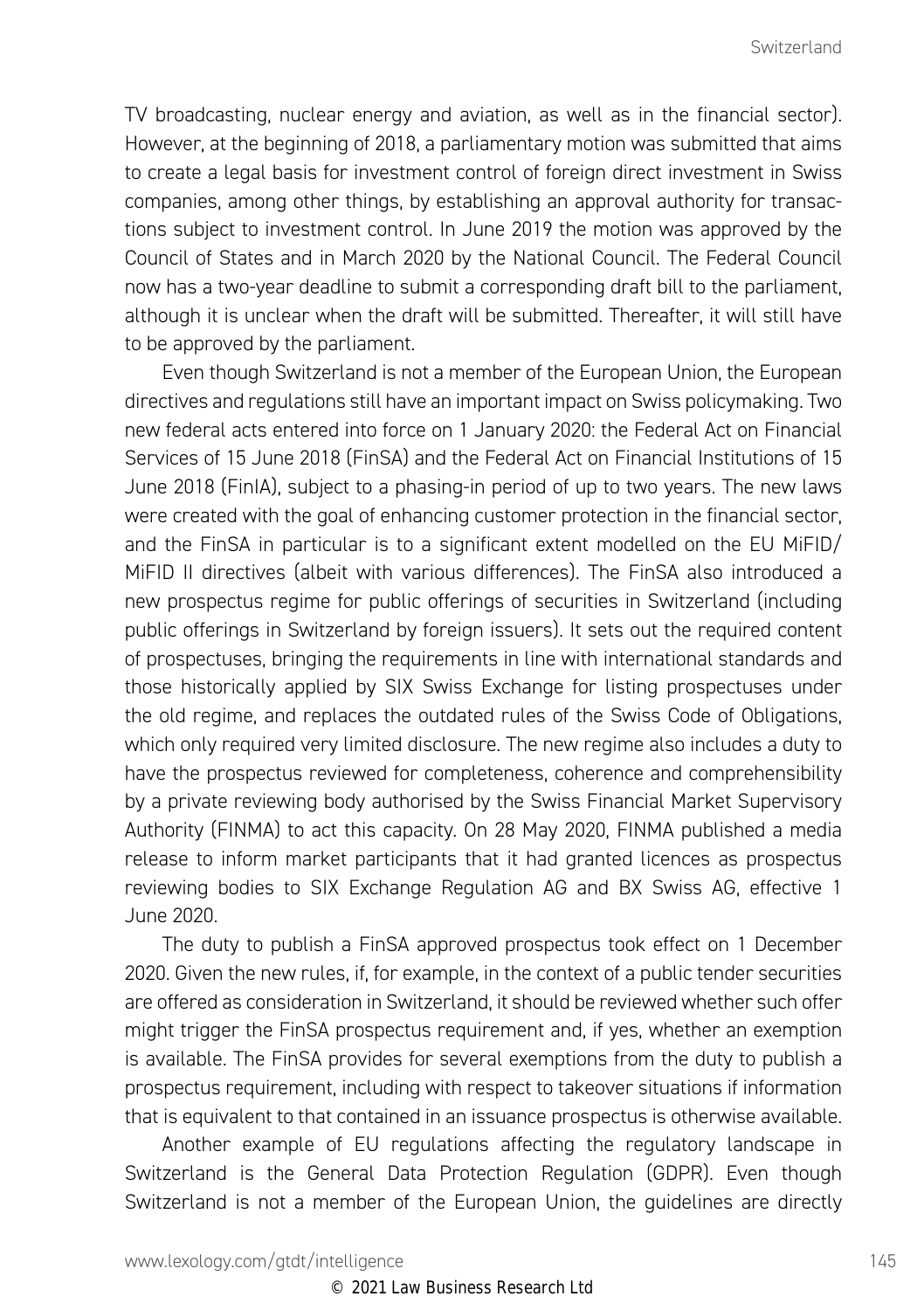

applicable to all Swiss-based companies doing business in the European Union, as the scope includes all businesses processing the personal data of EU data subjects (eg, employees) or organisations that monitor the (online) behaviour of EU data subjects (eg, customers). In addition, EU companies are asking its Swiss business partners to be GDPR compliant. Therefore, the GDPR has a major impact on numerous Swiss-based companies.

In June 2019, Swiss parliament passed the federal act on the implementation of the recommendations of the Global Forum on Transparency and Exchange of Information for Tax Purposes. This act is a step towards increasing transparency and preventing money laundering as well as tax evasion in relation to the legal and beneficial ownership of shares in Swiss legal entities, and marks the continuation of implementations of the Financial Action Task Force's recommendations. The key duty, stated in article 697(j) of the Swiss Code of Obligations, refers to any person that by itself or acting in concert acquires 25 per cent or more in the share capital or voting rights of a non-listed Swiss company having to disclose to the beneficial owner of this position to the company. If the person acquiring the 25 per cent stake is a legal entity, its beneficial owner is defined, under the new law, as the individual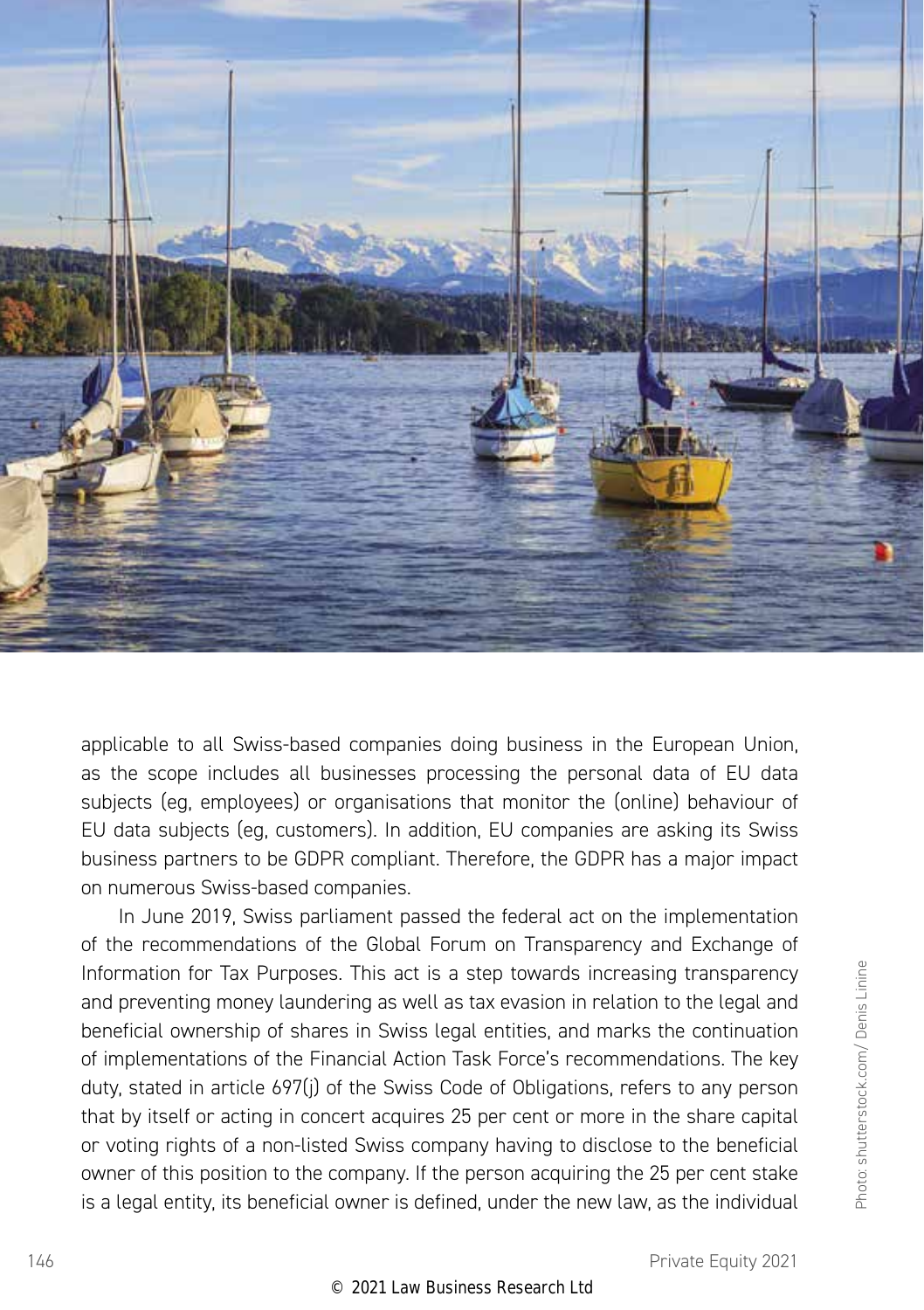exercising control by analogy with the consolidation rules under Swiss statutory accounting rules. In this context, an individual is considered to control a legal entity if it holds, directly or indirectly, a majority of votes in the ultimate management body; if it directly or indirectly has the right to appoint or remove a majority of the members of the supreme management or administrative body; or if it is able to exercise a controlling influence based on the articles of association, a contract or comparable instrument. If there is no such individual, the person acquiring the 25 per cent stake is required to make a negative declaration to the company. To ensure effective compliance with the transparency obligations and the associated record-keeping duties, criminal sanctions apply to relevant violations under the Swiss Criminal Code, in addition to the corporate law effects of failing to comply with disclosure duties (in particular, suspension of voting and dividend rights).

In practice, with regard to standard private equity structures where, typically, the general partner takes the relevant decisions regarding the fund and its portfolio companies, the individuals controlling the general partner (respectively controlling the ultimate shareholder of the general partner) should be disclosed as beneficial owners. If such individuals cannot be determined, a negative declaration should be submitted to the company.

On 19 June 2020, after over a decade of preparatory work, Swiss parliament finally approved a general corporate law reform amending the Swiss Code of Obligations (the Corporate Law Reform). The Corporate Law Reform seeks to modernise corporate governance by strengthening shareholders' and minority shareholders' rights, and promoting gender equality in boards of directors and in senior management. It also replaces the provisions of the Ordinance on Excessive Compensation (Minder-Ordinance) that is applicable to listed companies, with only a few changes. Furthermore, the Corporate Law Reform aims to facilitate company formation, makes capital rules more flexible and revises the rules on corporate restructurings. Pursuant to this revision, the board of directors is required to monitor a company's liquidity and is further obligated to take measures to ensure solvency. Beyond this, the revision modernises the way general meeting of shareholders may be conducted as it allows for the holding of virtual meetings that may also take place abroad and universal meetings can also be held in written or electronic form. Finally, it introduces certain disclosure requirements for commodity firms (report of payments made to public authorities).

The effective date of the Corporate Law Reform has not yet been determined, although it is not expected to come into force before 2023. After coming into force, companies will have two years' time to make any necessary amendments to their articles of association and organisational regulations.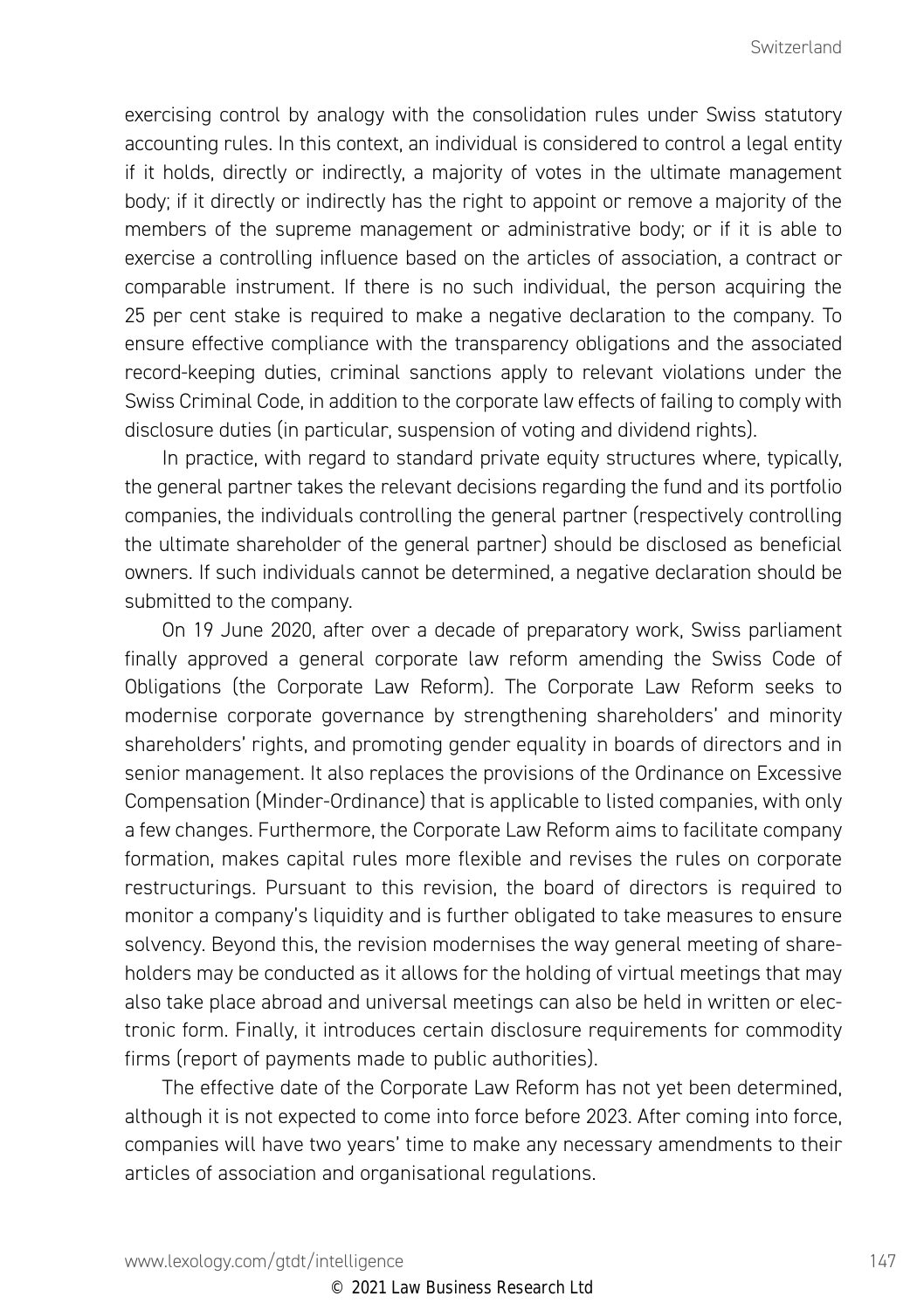#### What are the current attitudes towards private equity among policymakers and the public? Does shareholder activism play a significant role in your jurisdiction?

As the political system in Switzerland is organised as a direct democracy, the Swiss voters are ultimately the policymakers. Therefore, public opinion is often at the forefront of new regulations and laws. Public opinion in Switzerland in relation to large corporations – especially in the finance sector – has been fairly negative since the financial crisis. However, it seems that public opinion is again shifting back to a more pro-business approach but with a clear focus on corporate responsibility, as was shown by the initiative on corporate responsibility. The initiative was approved by the Swiss people by a narrow majority in November 2020, but was ultimately rejected by the Council of States because of the initiative's strict provisions. However, due to the rejection, the counterproposal was approved, which also aims to improve the protection of people and environment, but in a more business-friendly way. Also noteworthy is the initiative to suspend (albeit temporarily) an exemption clause in the Act on the Acquisition of Real Estate by Persons Abroad (the Lex Koller), which exempted the sale of business premises to a foreign buyer from the permit requirement. Up-to-date real estate that is not used for residential purposes is not subject to an approval by the competent authority. Such a temporary suspension might have had a far-reaching impact on the private equity market and transaction structuring, and was luckily rejected in the legislative process.

Public opinion in Switzerland is generally also positive towards foreign investors, which has been shown in past years by the high number of cross-border transactions. As a consequence, there is no regulatory framework specifically targeted at such transactions. Even though some politicians favour investment restrictions for critical infrastructure in Switzerland (for example in power supply, oil supply, natural gas supply, and district and process heat), no such restrictions are currently in force nor being planned by the Swiss government.

While the number of campaigns by activist shareholders in Switzerland is still relatively low compared to the United States for example, activist shareholders also played an important role in the recent past and shareholder activism has risen significantly in recent years. This trend can be expected to advance, as activist shareholders are becoming more sophisticated and better funded. In 2020, a group of shareholders around Veraison Capital AG, a Swiss activist shareholder, and Cobas Asset Management, a Spanish investor, pushed at an extraordinary general meeting aiming to replace five of the board members, including the CEO of ARYZTA AG. As a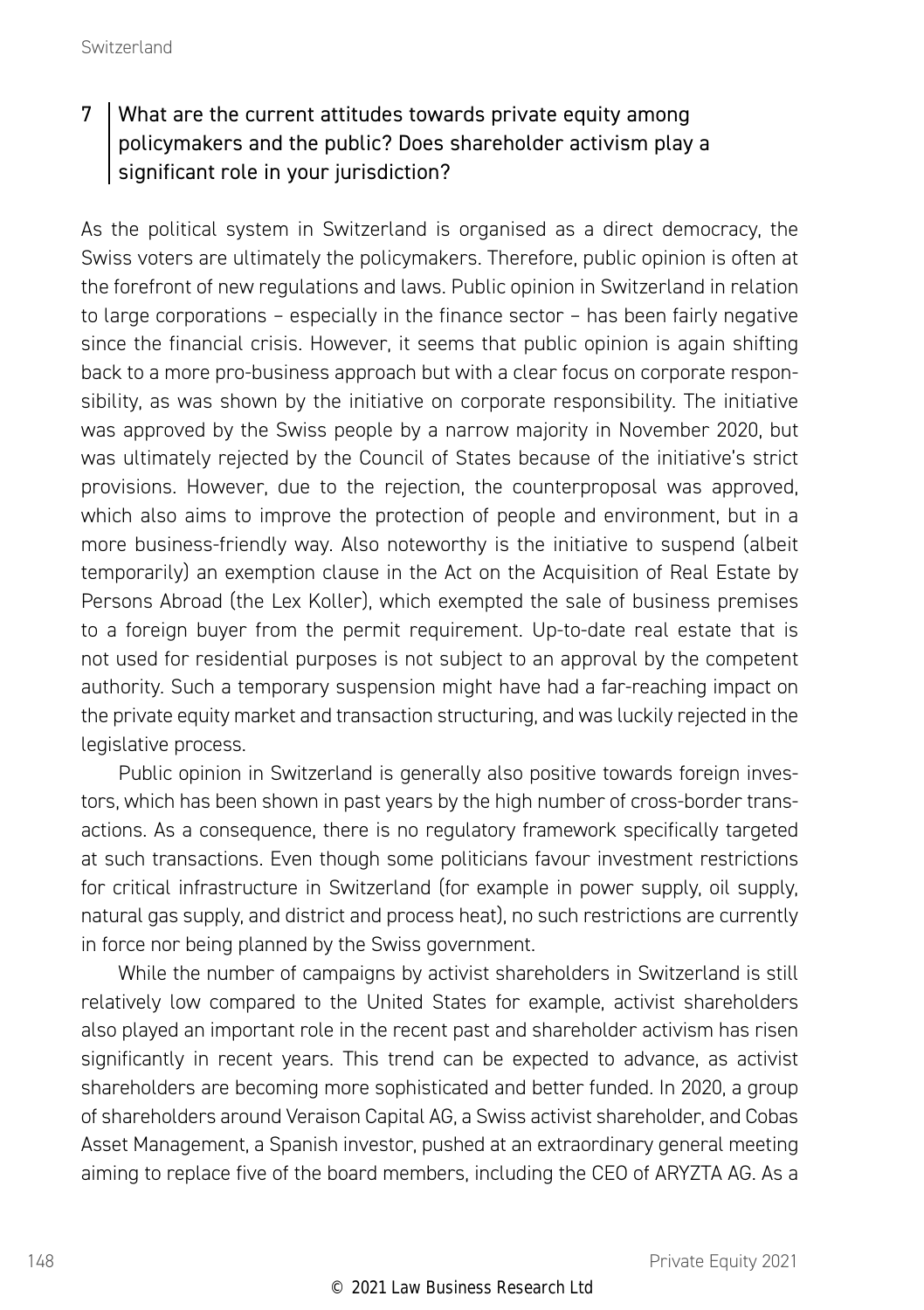

result, two board members resigned voluntarily and the chairman of the board held out the prospect of his resignation.

#### 8 What levels of exit activity have you been seeing? Which exit route is the most common? Which exits have caught your eye recently, and why?

The conditions under which a private equity investor has the ability to exit its investment depend very much on the terms of the shareholders' agreement (if the private equity investor is invested in a target jointly with another party). Contractual arrangements regarding transfer restrictions and exit rights are specifically decisive. In particular, the right to force other shareholders to a sale (drag-along) or to unilaterally request an initial public offering (IPO) can facilitate the exit of the private equity investor. Ultimately, the terms agreed upon are a direct reflection of the parties' negotiation leverage. The most prominent exit routes are certainly trade sales and sales to other private equity investors. Exits through an IPO on SIX Swiss Exchange (or a foreign stock exchange) are still less common but became more attractive in the recent past. We are also observing a trend towards dual-track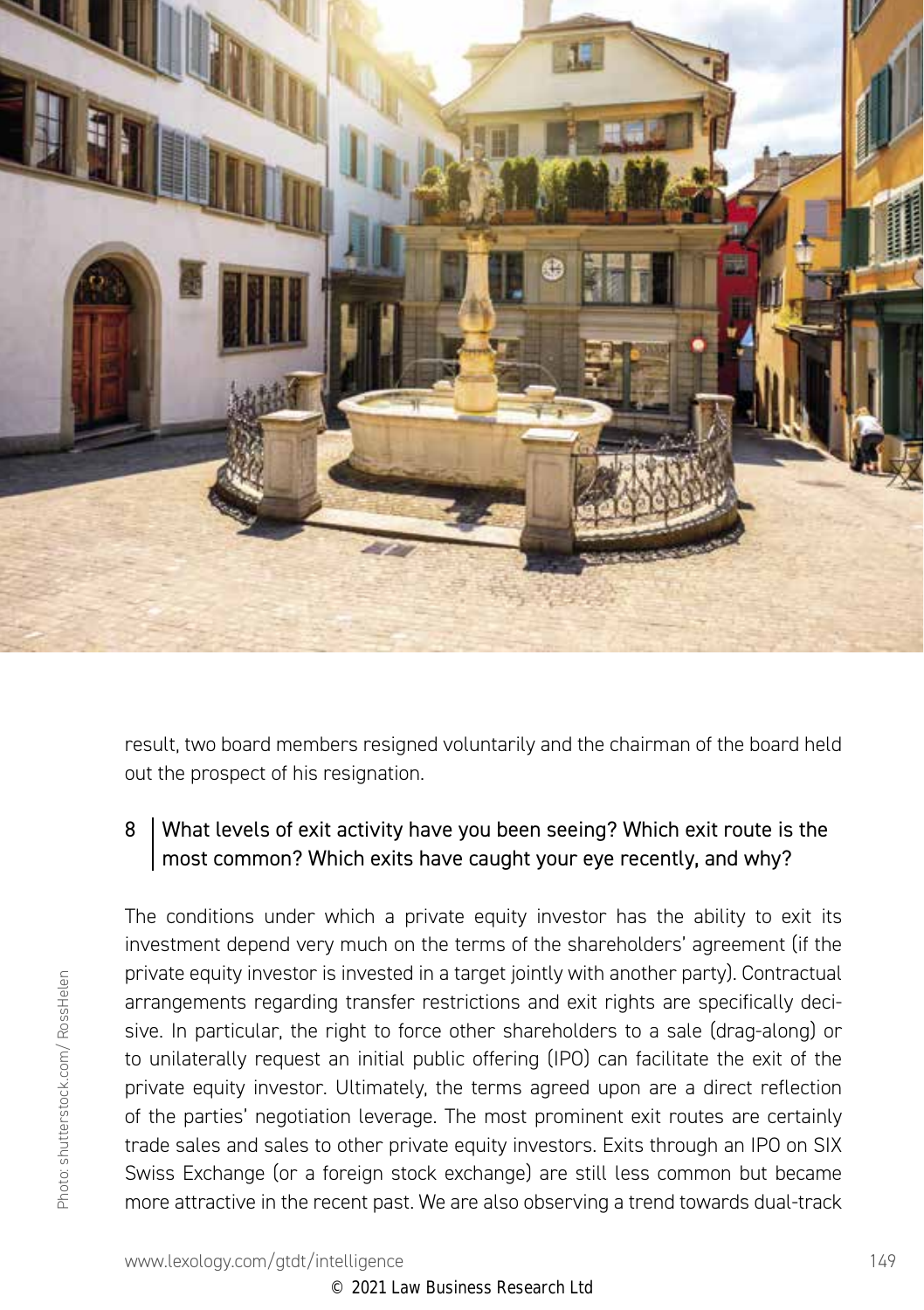"Major tax issues include limitations on the acceptance of debt pushdowns, rules regarding indirect partial liquidation for acquisitions of shares from Swiss resident individuals, rules in relation to management participation, and potential tax consequences of noncompete undertakings and earnout or deferred payment provisions in the context of transactions."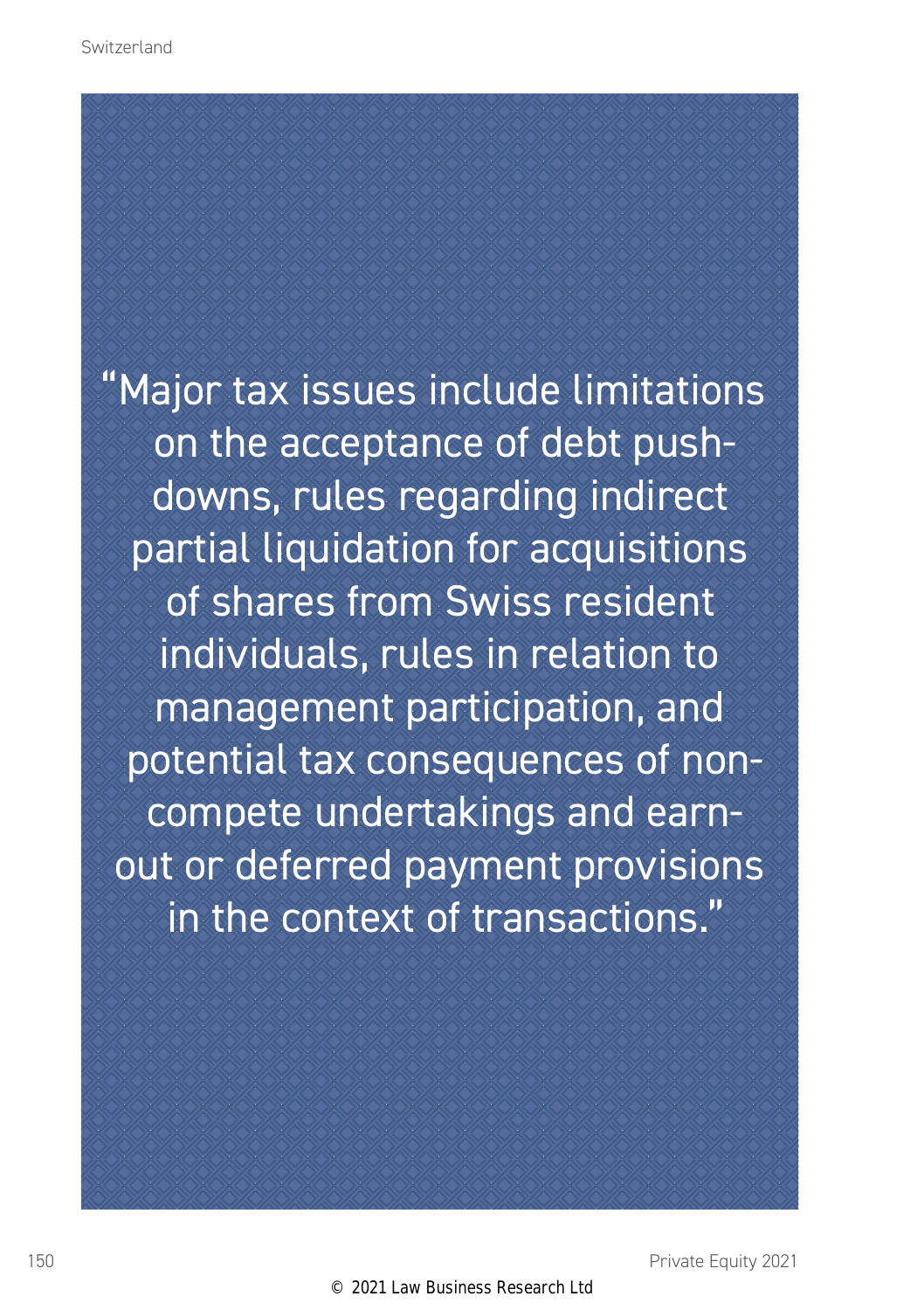processes to increase deal certainty, specifically in times of volatile and unpredictable markets, and maximise valuation, despite the inherent complexity in running simultaneous IPO and M&A processes.

#### 9 Looking at funds and fundraising, does the market currently favour investors or sponsors? What are fundraising levels like now relative to the past few years?

Because interests in (foreign) private equity funds typically qualify as collective investment schemes under Swiss law (in particular, the Collective Investment Schemes Act (CISA) and its implementing ordinances), fundraising in Switzerland is subject to compliance with the relevant rules, which in particular affect the scope and framework within which private placements can be conducted. The CISA has been substantially revised in the wake of new Swiss financial services legislation under the FinSA that entered into force on 1 January 2020 (see question 6). Essentially, the CISA has been relegated to the specification of fund and product-level requirements. Separately, any point-of-sale duties in connection with the offering of collective investment schemes in Switzerland are now governed by the FinSA. Broadly speaking, the revised CISA/ FinSA regime is subject to transitional rules under which the new regulatory duties are phased in over a period of up to two years until 31 December 2021.

The revision of the CISA abolished the former concept under which both product-level requirements and point-of-sale duties were linked to a broad notion of distribution of a collective investment scheme with very limited exceptions, limiting the possibilities of foreign private equity funds to raise funds in Switzerland without triggering regulatory requirements. The current regime is more closely integrated into general financial instruments regulation and enables the offering of foreign investment funds to a broader audience of 'per se' qualified investors (including, for instance, regulated financial institutions and insurance companies, but also large corporates, occupational pension schemes and other companies or investment structures with professional treasury operations) without having to seek approval of the fund by the Swiss regulator FINMA, and without having to appoint a Swiss paying agent and representative. The new regime thus extends the potential scope of and facilitates fundraising activities of sponsors in Switzerland. That said, if the sponsor intends to offer fund interests also to high-net-worth individuals who have elected to be treated as professional clients and qualified investors (ie, not 'per se' qualified investors), the appointment of a Swiss representative and paying agent for the fund is still required.

Furthermore, the licence requirement for (domestic) distributors of collective investment schemes was abolished with the revised CISA. However, instead, activities in or into Switzerland aiming at the purchase of fund interests by Swiss investors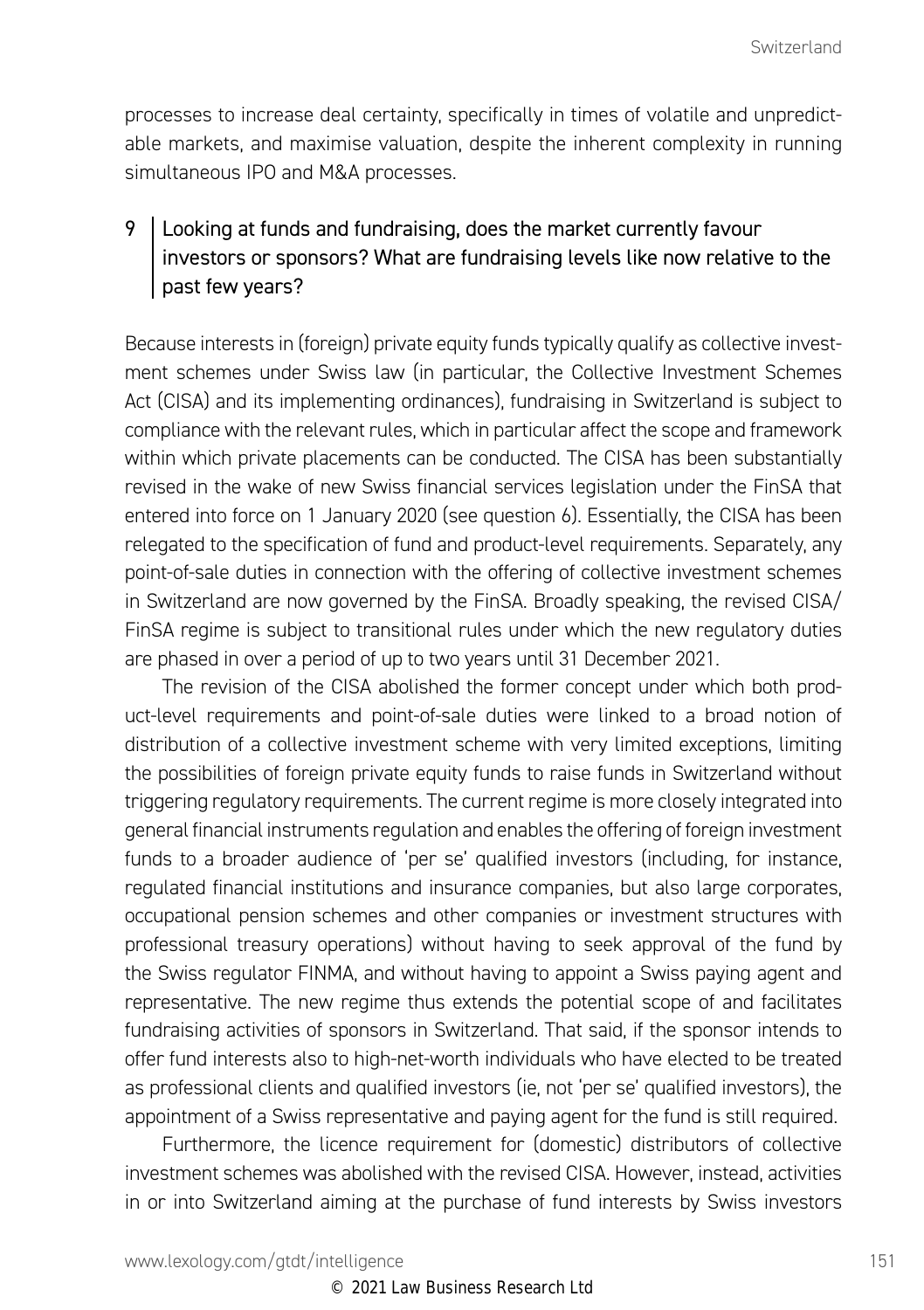(which may in certain cases also include marketing activities in the context of road shows) may qualify as a financial service, triggering point-of-sale duties and other requirements under the FinSA even if conducted on a cross-border basis from abroad into Switzerland. Private equity fund houses might therefore still prefer to use specialised placement agents to market to Swiss investors and ensure compliance with the FinSA. The main duties of financial service providers under the FinSA are (1) registration requirement for client advisers (an exemption applies to client advisers of foreign financial service providers subject to prudential supervision in their home jurisdiction if they exclusively provide financial services to professional or institutional clients in the meaning of the FinSA); (2) requirement to conduct client segmentation; (3) rules of conduct and information duties at the point of sale (subject to exemption or waiver in the case of professional or institutional clients); (4) organisational rules including rules on conflicts of interests and disclosure of third-party remunerations; (5) duty to label marketing materials; and (6) duty to join an ombudsman's office (an exemption applies if only professional or institutional clients are approached).

#### 10 Talk us through a typical fundraising. What are the timelines, structures and the key contractual points? What are the most significant legal issues specific to your jurisdiction?

In Switzerland, private equity funds typically seek to raise capital in private placements of interests in accordance with exemptions from the CISA approval requirement with regard to the fund. While the new concept of 'offering' under the FinSA that has replaced the CISA concept of 'distribution' is narrower, regulatory requirements may already be triggered by mere marketing activities, which is why careful consideration of the investors to be approached and the methods used is required. Marketing materials have to be labelled as such and their content must conform to the prospectus, private placement memorandum or other documents of the fund. Furthermore, care needs to be taken to only make such materials available to eligible investors (including by way of access restrictions to websites).

Generally speaking, private equity fundraising is effected by one-on-one presentations by general partners to investors, often set up by specialised placement agents. These presentations typically involve the distribution of a private placement memorandum or other marketing documents. Although it is not a requirement under Swiss law, it is advisable and considered best practice to include specific Swiss disclaimer and selling restriction language in all offering or marketing materials. In any case, legal advice should be sought from local counsel before any Swiss investors are contacted. Furthermore, fundraising, even if limited to qualified investors,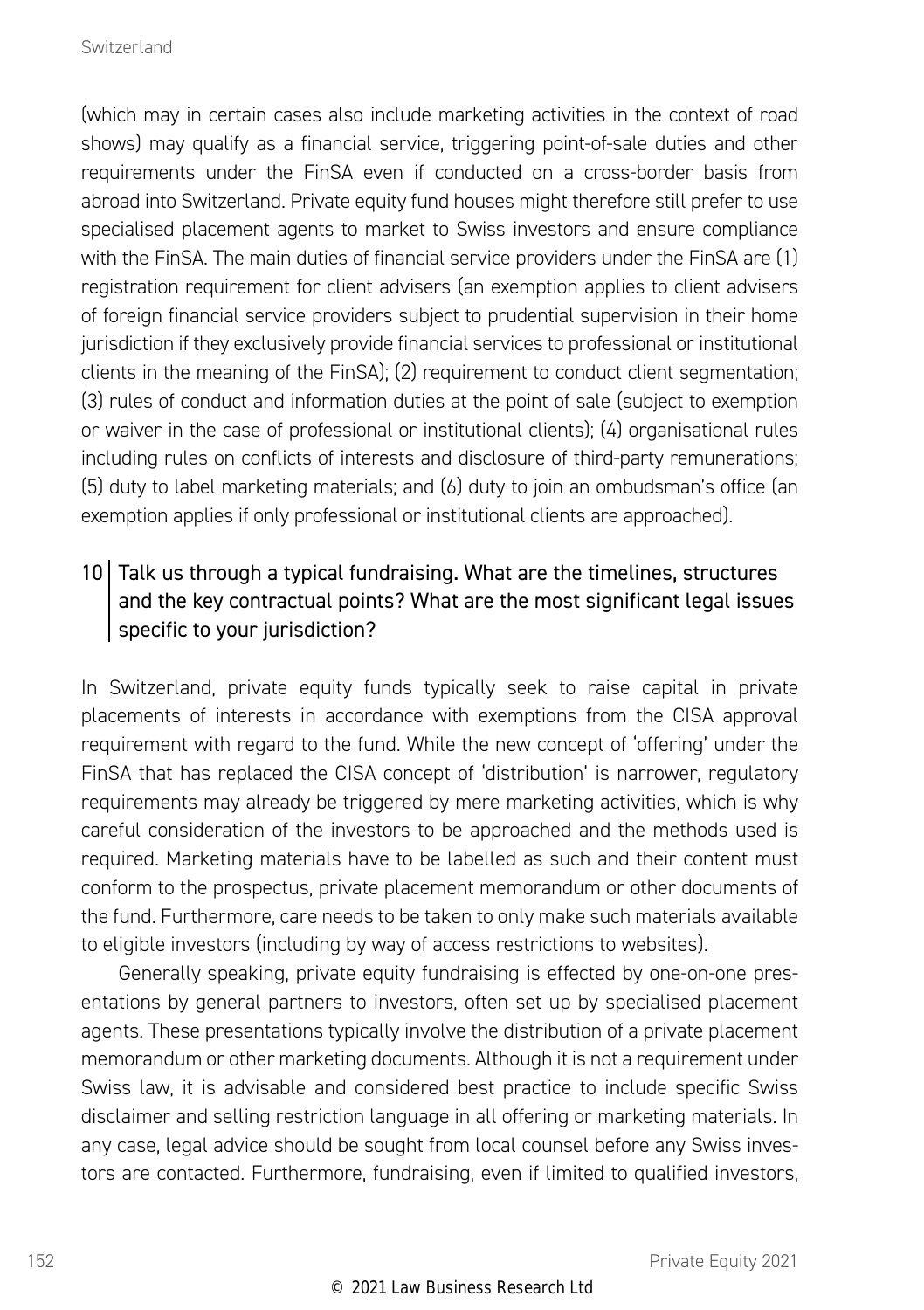

is subject to certain legal and regulatory requirements, some of which are outlined in question 9.

11 How closely are private equity sponsors supervised in your jurisdiction? Does this supervision impact the day-to-day business?

Under the FinSA and FinIA regime, there is no longer a distributor licence, meaning that distribution of funds is no longer an activity subject to a licence requirement in Switzerland. However, the offering of fund interests to investors in Switzerland, even on a cross-border basis, in many cases qualifies as a financial service in the sense of the FinSA, requiring the persons and entities engaged in the fundraising process to comply with the various duties set out in the FinSA (see question 9). Furthermore, in particular, fund management companies as well as investment managers of collective investment schemes are subject to a licence requirement and ongoing prudential supervision by FINMA, requiring compliance with organisational and capital requirements as well as fit-and-proper requirements for the members of senior management and supervisory boards as well as major shareholders.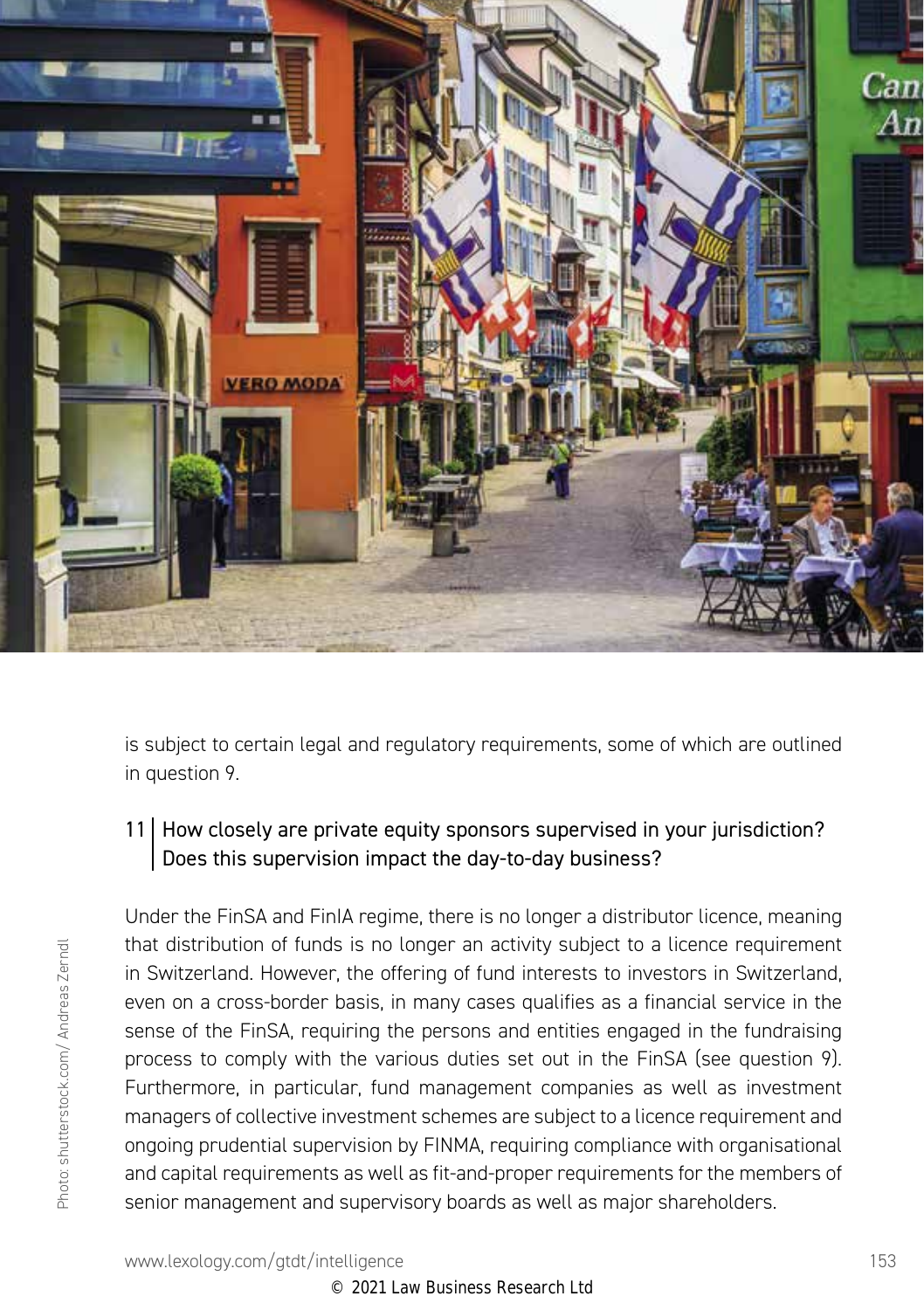

#### 12 What effect has the AIFMD had on fundraising in your jurisdiction?

Switzerland is not a member state of the European Union, nor part of the European Econonic Area, and therefore has no obligation to implement the AIFMD. However, certain EU directives have had a significant impact on Switzerland. Swiss domestic laws, in particular in the financial sector, are often modelled to some extent on foreign regulation. Furthermore, AIFMD and its implementation in the various EU member states also has an impact on the prerequisites for Swiss investment managers to be able to manage portfolios of foreign or EU funds. At the local Swiss level, investment managers of collective investment schemes are subject to a licence requirement under the FinIA and to ongoing prudential supervision by FINMA. This applies also to investment managers in Switzerland that intend to act as delegated portfolio managers for foreign funds. In line with AIFMD, there are simplifications for Swiss-based investment managers if the total assets of the funds they manage do not exceed 100 million Swiss francs (including assets acquired through the use of leveraged finance) or 500 million Swiss francs (if they do not include leveraged financial instruments), respectively, and if all investors in the funds are qualified investors in the meaning of the CISA (*de*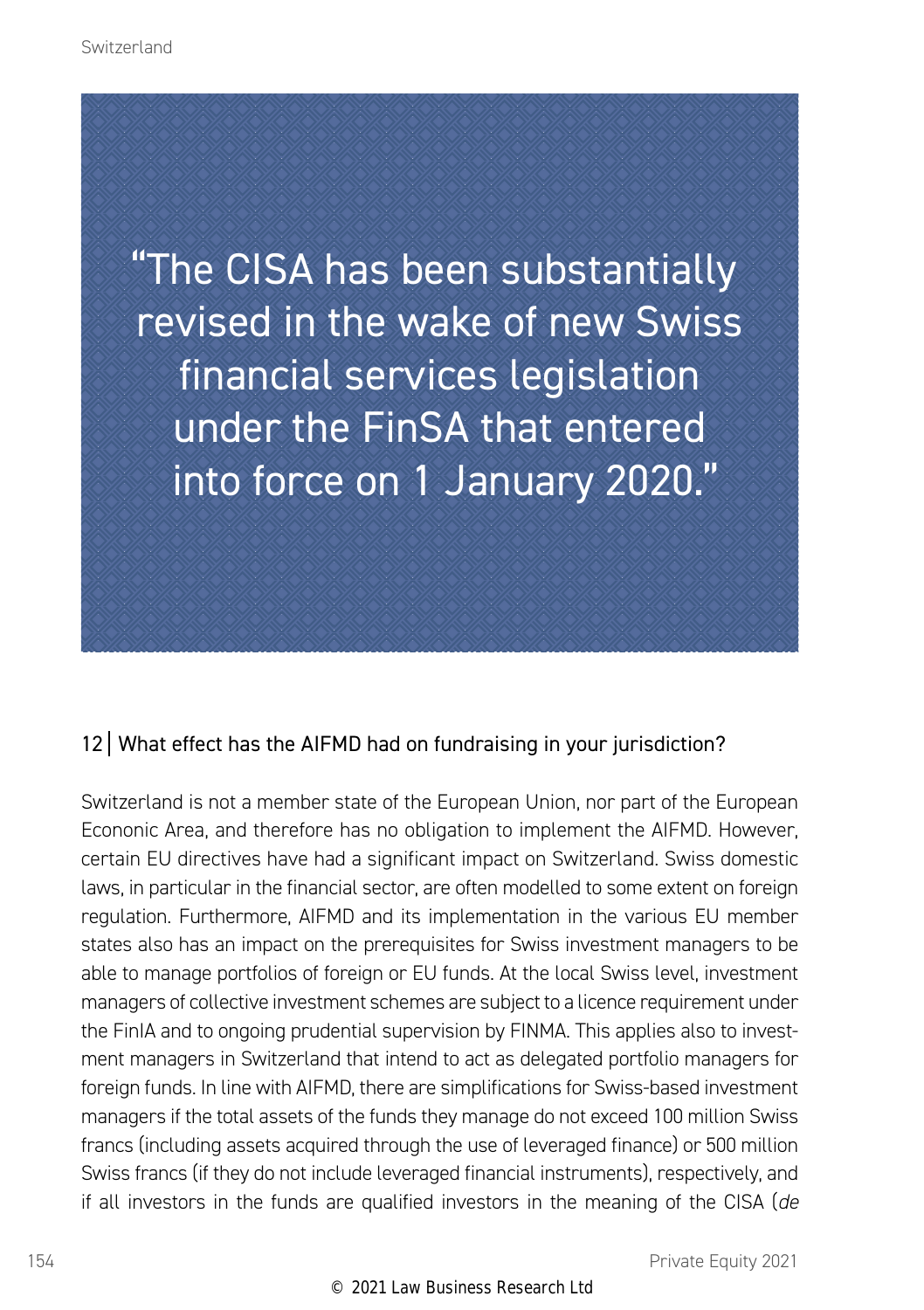*minimi*s rule). *De minimis* fund managers are exempt from the licensing requirements as a manager of collective assets but are required to obtain a FINMA licence as portfolio manager under the FinIA, with ongoing supervision by a private supervisory organisation (and subject to transitional periods of the FinIA depending on when the activity is started).

#### 13 What are the major tax issues that private equity faces in your jurisdiction? How is carried interest taxed? Do you see the current treatment potentially changing in the near future?

Major tax issues include limitations on the acceptance of debt push-downs, rules regarding indirect partial liquidation for acquisitions of shares from Swiss resident individuals, rules in relation to management participation and potential tax consequences of non-compete undertakings and earn-out or deferred payment provisions in the context of transactions. Switzerland has no tax consolidation for income tax purposes and dividend income from subsidiaries is virtually tax exempt for a Swiss company. The consolidation of financing expenses of a Swiss acquisition company with the operating profits of a Swiss target company can generally be achieved by merging these companies (debt push-down). Mergers in Switzerland may generally be conducted in a tax-neutral way if the tax liability remains in Switzerland, and the assets and liabilities are transferred at their (tax) book value. However, based on the tax-avoidance doctrine, Swiss tax authorities often deny, during a five-year period following a merger, the tax-effective deduction of interest against the target's taxable income upon a merger of a pure acquisition vehicle with the target where the acquisition vehicle could not have used the interest deduction itself due to the lack of taxable income. As a consequence of this practice, alternative debt push-down strategies, such as cascade purchases, leveraged dividends and equity to debt swaps, can be an option to secure (at least partially) tax-effective deduction of interest. As a Swiss particularity, indirect partial liquidation taxation generally applies in the event that Swiss resident individuals sell at least 20 per cent shares in a Swiss or foreign company held as private assets to an acquirer holding the shares as business assets if the target company has distributable reserves and non-business required assets at the time of the transfer, and such assets are distributed within five years of the share transfer. If an indirect partial liquidation event is triggered, the sale proceeds are reclassified from tax-free capital gains into taxable dividend income in the hands of the individual selling shareholder to the extent that the target company distributes its non-business required substance existing at the time of the sale to the acquirer. In principle, any distribution out of distributable reserves existing at closing (ordinary or construed dividends, including merger proceeds) caused by the buyer (generally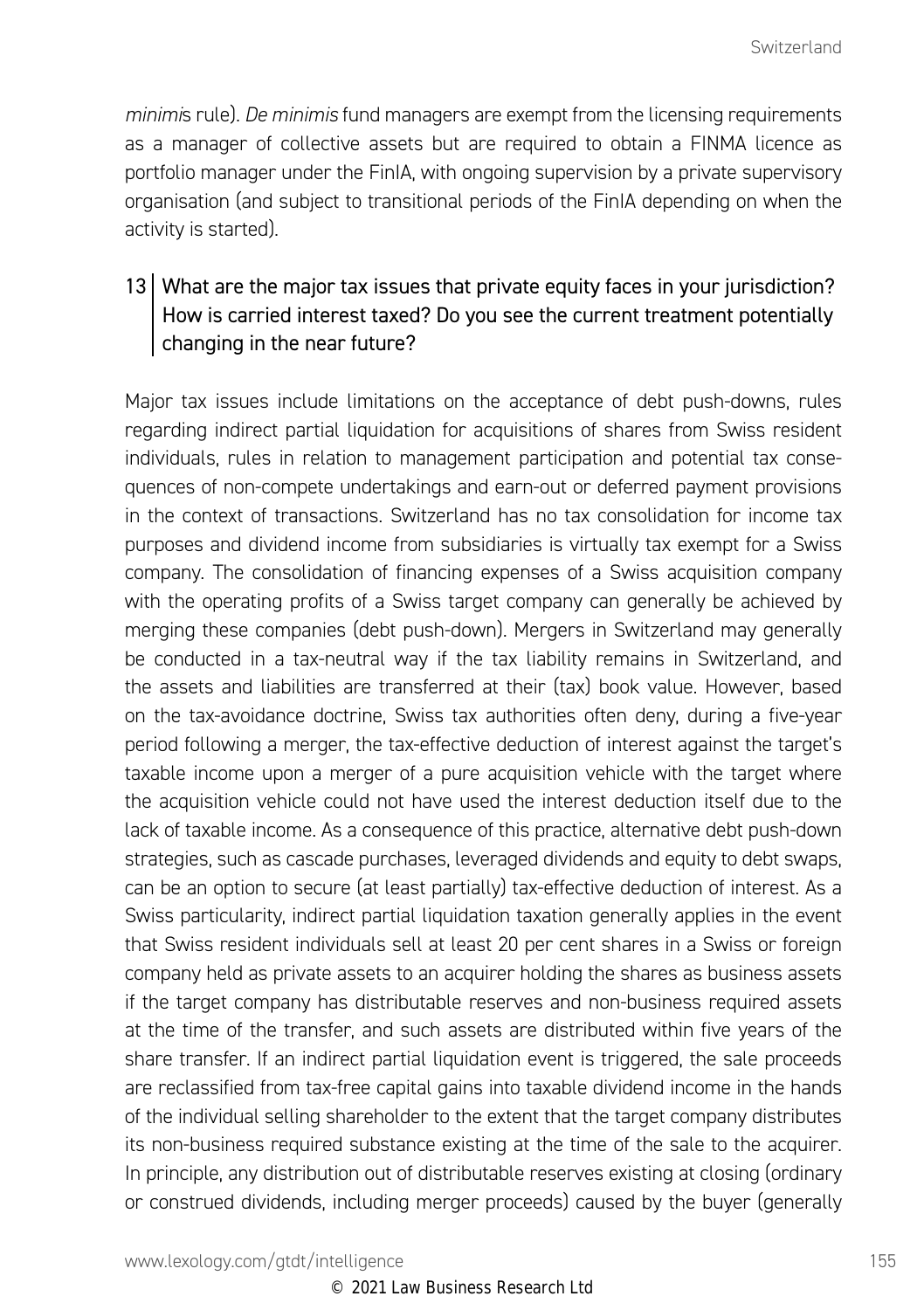during the first five years after the disposal) is considered harmful if, and to the extent that, the target group had non-operating assets at the time of disposal. Although such income tax arises with the seller, it typically results in a liability for the buyer as the seller will ask for an indemnity in the sales and purchase agreement in case the buyer triggers such an indirect partial liquidation event post-closing.

The Swiss tax provisions on employee participations, together with the corresponding circular letter by the Swiss federal tax authority, provide a legal basis for the taxation of financial benefits derived from employee participations. It regulates, inter alia, the taxation value of employee shares, the taxation point of employee stock options and the treatment of artificial employee participations, which do not provide for an allocation of ownership rights. Management participation programmes generally aim to obtain a tax-exempt capital gains for the Swiss resident managers upon exit. However, depending on the individual terms, (part of) the income may qualify as fully taxable employment income, generally also subject to social security charges for the employing entity (ie, the target). The cantonal tax practices on the taxation of management participations vary significantly and it is therefore recommended to obtain certainty in an advance tax ruling. There is no special taxation rate applicable to carried interest in Switzerland: Swiss resident managers can generally only benefit to a certain extent from a tax-exempt capital gains or privileged dividend income if they hold at least 10 per cent of the shares, provided that no part of the carried interest is deemed employment income. The taxation of such privileged dividends currently ranges between about 1 per cent and 30 per cent, depending on the domicile in Switzerland.

In the past few years, the Swiss tax authorities have been stricter regarding the taxation of deemed considerations for earn-out proceeds of private sellers of shares. In short, if a person sells his or her shares in a company, the capital gains is considered tax-free capital gains. Nevertheless, if in connection with such a sale the person enters into an earn-out agreement where the earn-out is dependent on the continuation of the employment activity of the seller, the Swiss tax authorities may requalify part of the sales proceeds into income subject to income tax. A qualification of income as employment income generally also triggers social security contributions (currently about 12 per cent in total for employee and employer). Swiss individual sellers often opt for a share deal to ensure their tax-free capital gains, often leading to restrictions for the buyer under the indirect partial liquidation clause in the sale and purchase agreement. Regarding a future exit, the IPO of a Swiss target is an interesting option in the current environment, in particular since capital contribution reserves of a Swiss target may be repaid without being subject to Swiss withholding tax (and income tax for Swiss individuals as shareholders), with certain limitations for Swiss listed companies. For trade sales, it is important to ensure that the seller of the Swiss target benefits from a full dividend withholding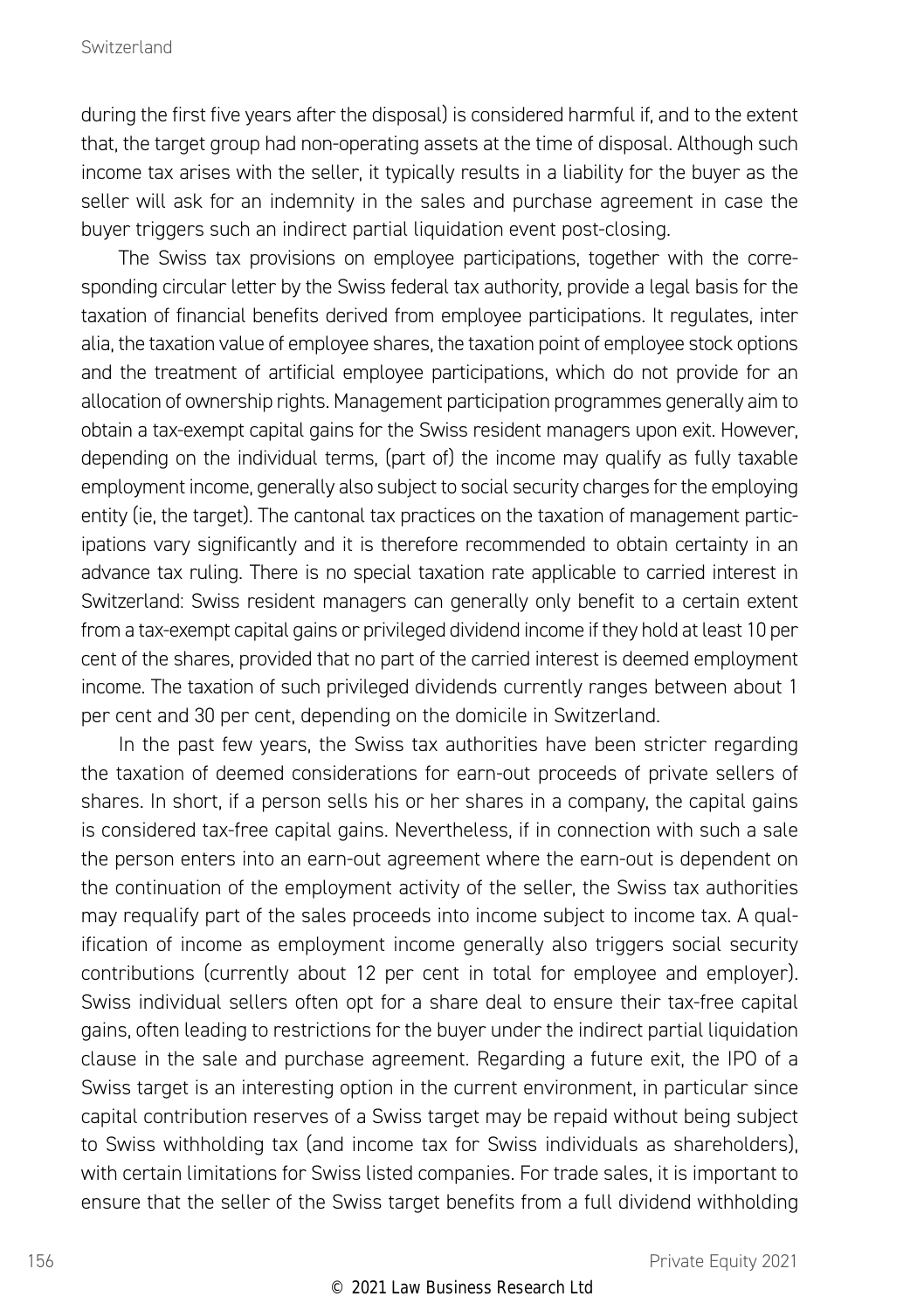

tax exemption under a double tax treaty with Switzerland, since otherwise a latent dividend withholding tax burden may be inherited by a buyer (and deducted from the purchase price). The later topic is particularly relevant for private equity funds, since the full withholding tax refund entitlement of intermediate holding companies, for example, in Luxembourg, is increasingly scrutinised by the Swiss federal tax administration. Based on a recent anti-abuse practice introduced by the Swiss federal tax administration, withholding tax may also apply to dividends from the Swiss target to a Swiss acquisition company (extended international transposition) if the Swiss acquisition company is held by the fund directly or a shareholder not benefiting from a full withholding tax entitlement. It is important to clarify this point, for example, by providing economic reasons for the structure in an advance tax ruling.

#### 14 Looking ahead, what can we expect? What might be the main themes in the next 12 months for private equity deal activity and fundraising?

After a decrease in M&A deal activity in 2020 by roughly a quarter compared to the same period of 2019, induced by the covid-19 pandemic, a recovery of the economy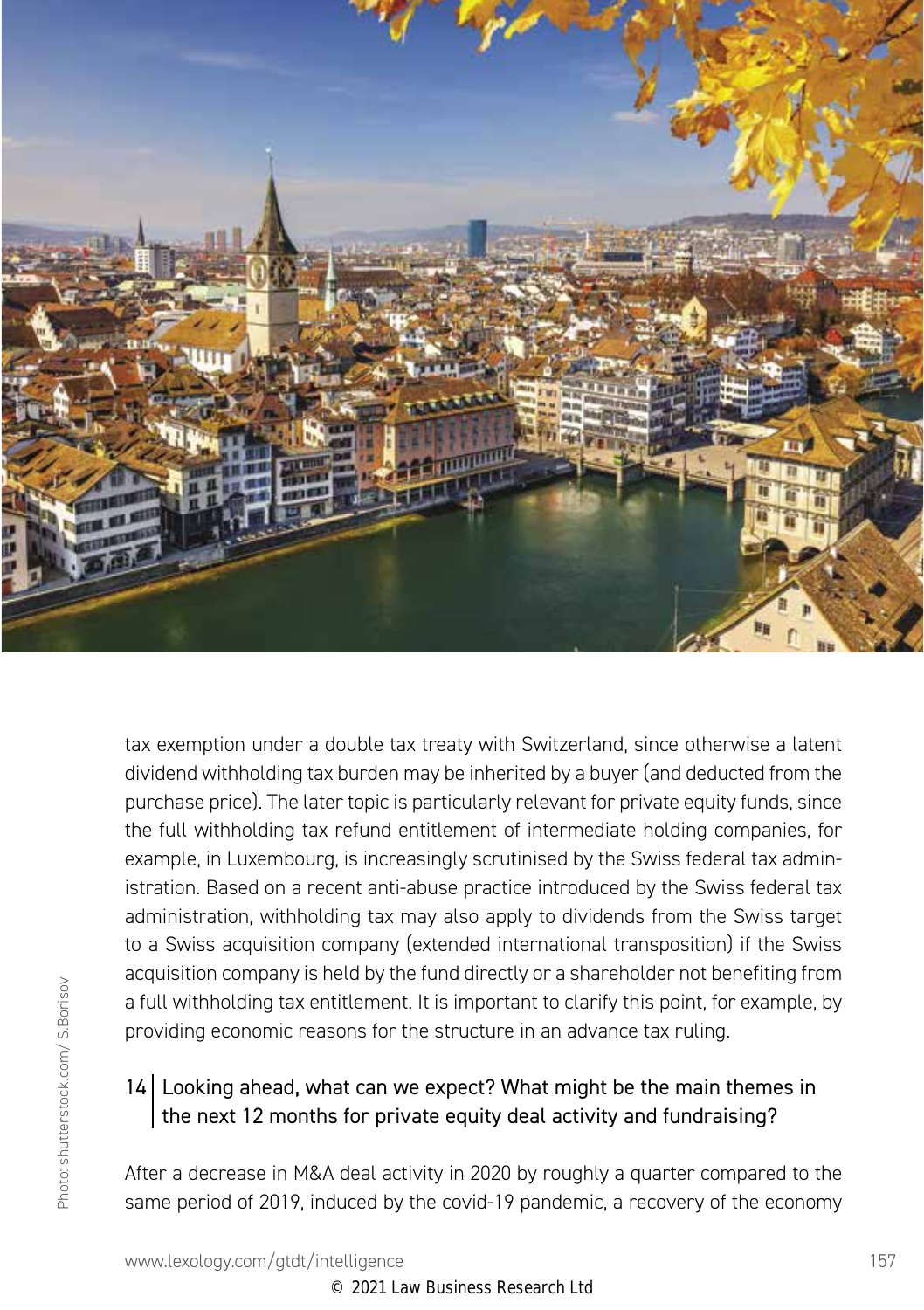could already be observed towards the end of 2020. This recovery and upward trend continued through H1 2021, which led to an increase in deal activity with Swiss SMEs involved by more than 60 per cent. Due to the inflow of liquidity into the private equity sector and other favourable circumstances such as ongoing negative interest rates, it can be expected that the observed upswing in the M&A market will continue. The catch-up of several transactions that were postponed or suspended because of the covid-19 pandemic had a further positive effect and is likely to continue. With regard to certain sectors, we expect the TMT, consumer goods and healthcare sectors to experience an ongoing popularity for outbound transactions, and as for inbound transactions, increasing deal activity in the TMT, consumer goods and industrial sectors are expected. This is, of course, all conditional upon the covid-19 pandemic not worsening again and thereby creating more uncertainty, and financing banks not becoming less accommodating in financing transactions due to the covid-19 pandemic.

Christoph Neeracher christoph.neeracher@baerkarrer.ch

Philippe Seiler philippe.seiler@baerkarrer.ch

Raphael Annasohn raphael.annasohn@baerkarrer.ch Bär & Karrer Ltd Zurich www.baerkarrer.ch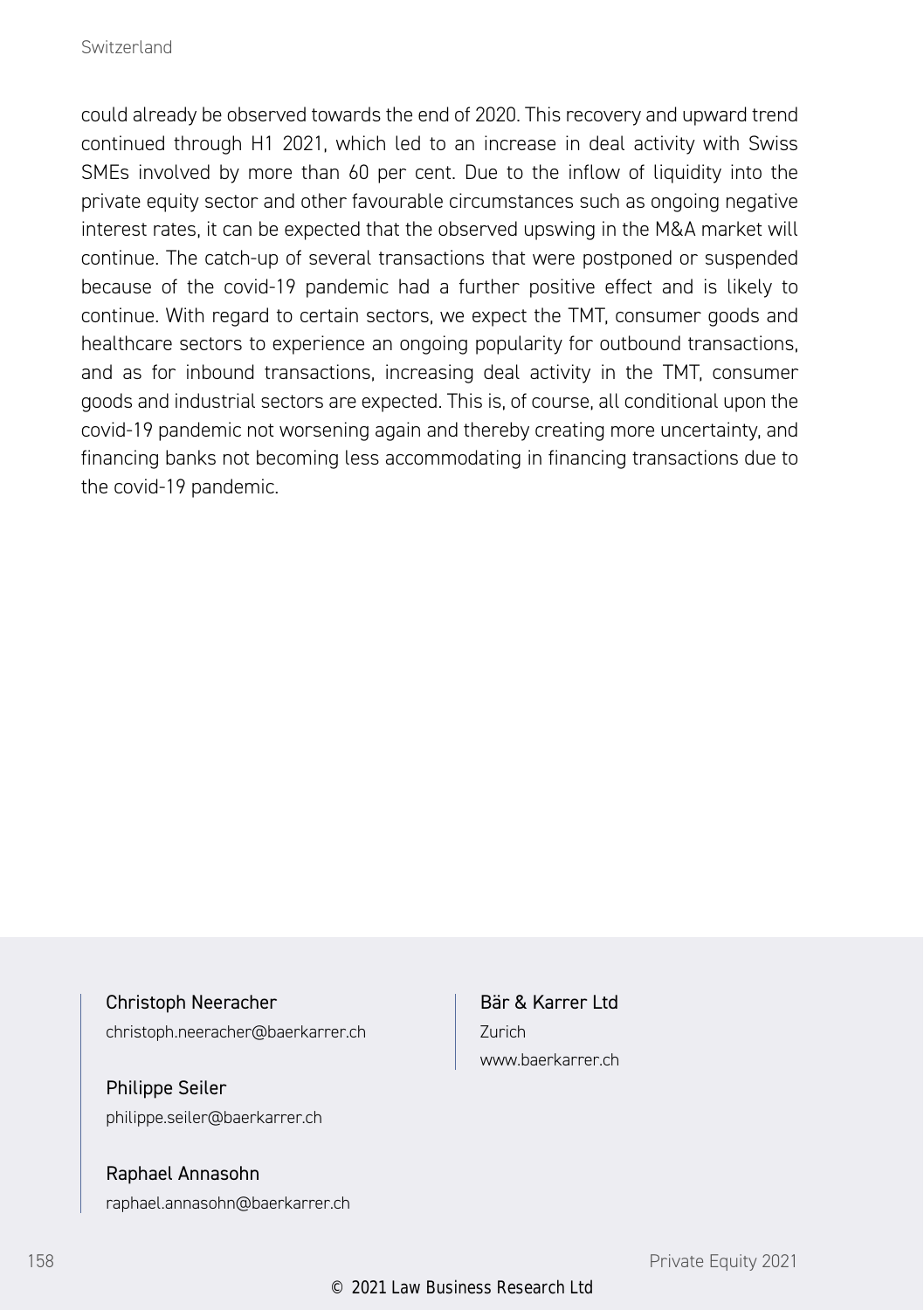### **The Inside Track**

#### What factors make private equity practice in your jurisdiction unique?

Switzerland's stable political system, globally oriented and liberal economy, highly skilled workforce, and efficient legal environment as well as a traditionally mild tax regime and relatively low bureaucracy create an excellent environment not only for private equity, but also as a business environment in general.

#### What should a client consider when choosing counsel for a complex private equity transaction in your jurisdiction?

Competence, deal experience, accessibility and pragmatism are certainly the most crucial factors for successfully completing complex private equity transactions.

#### What interesting or unusual issues have you come across in recent matters?

Every deal, of course, raises interesting and unique questions. A very interesting topic we have come across in a recent matter was the involvement of a foundation as selling shareholder, which ultimately required intense exchange with and approval by the competent foundation authority.